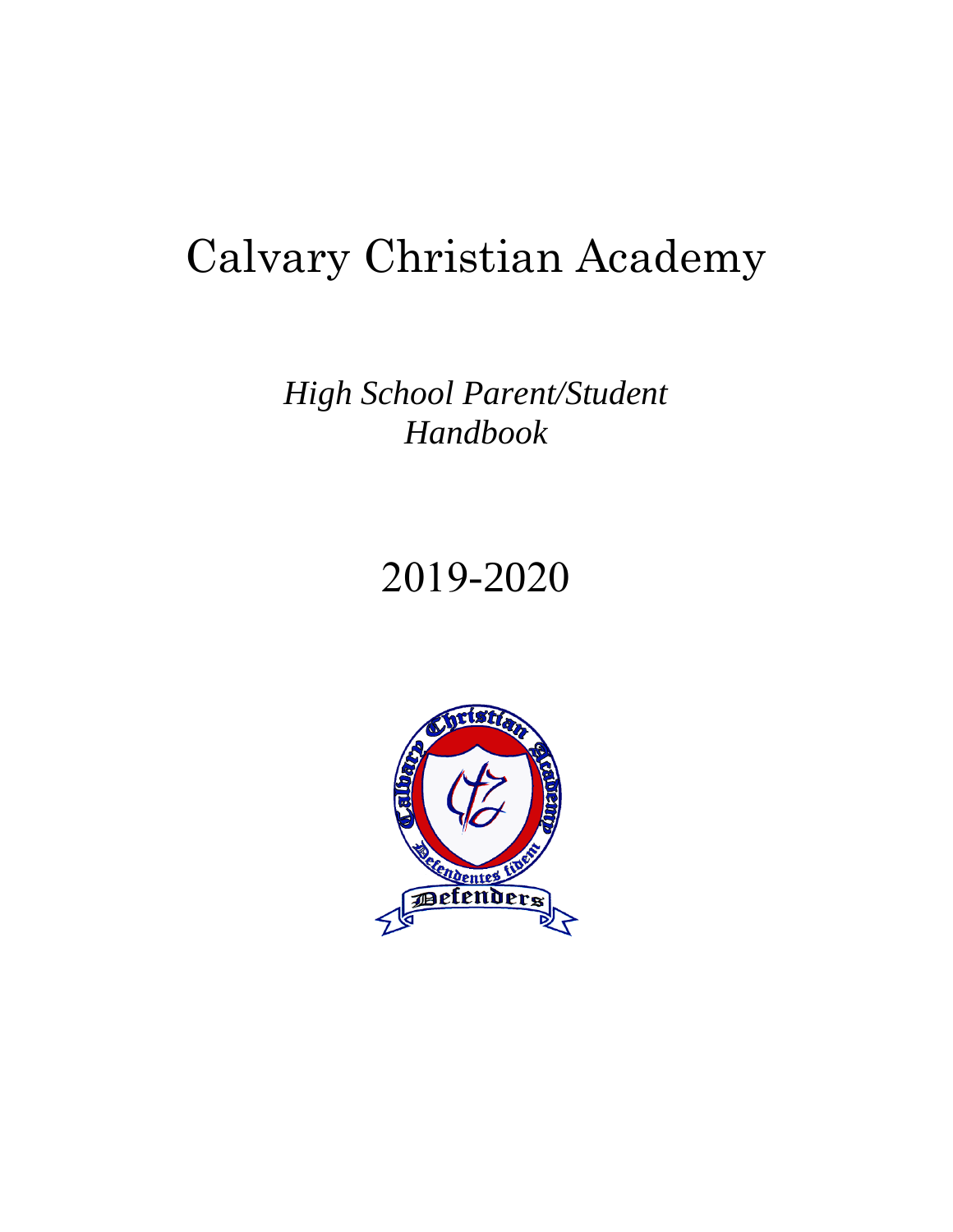### **TABLE OF CONTENTS**

### **I. GENERAL INFORMATION**

### **II. ACADEMICS**

### **III. DISCIPLINE**

### **IV. ACTIVITIES**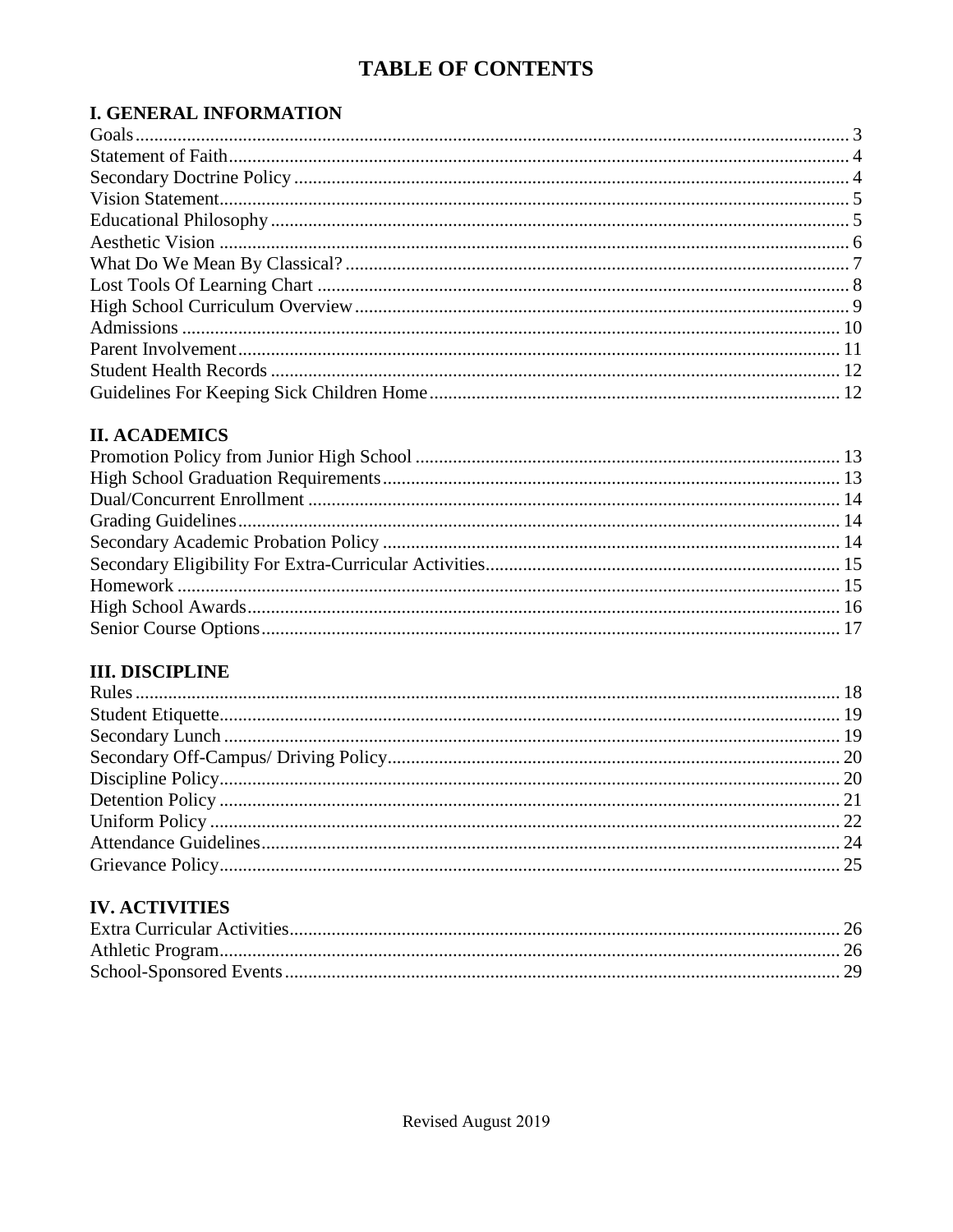### Calvary Christian Academy Goals

*"A Classical and Christ-centered Education"*

#### **CHRIST-CENTERED**

<span id="page-2-0"></span>*In all its levels, programs, and teaching, Calvary Christian Academy seeks to:*

- A. Teach all subjects as parts of an integrated whole with the Scriptures at the center (II Timothy 3:16-17)
- B. Provide a clear model of the biblical Christian life through our staff and board (Matthew 22:37-40).
- C. Encourage every student to begin and develop his relationship with God the Father through Jesus Christ (Matthew 28:18-20, Matthew 19:13-15).

### **CLASSICAL**

*In all its levels, programs, and teaching, Calvary Christian Academy seeks to:*

- A. Emphasize grammar, logic, and rhetoric in all subjects (see definitions below).
- B. Encourage every student to develop a love for learning and live up to his academic potential.
- C. Provide an orderly atmosphere conducive to the attainment of the above goals.

#### *Definitions:*

*Grammar: The fundamental rules of each subject*

*Logic: The ordered relationship of particulars in each subject*

*Rhetoric: How the grammar and logic of each subject may be clearly expressed*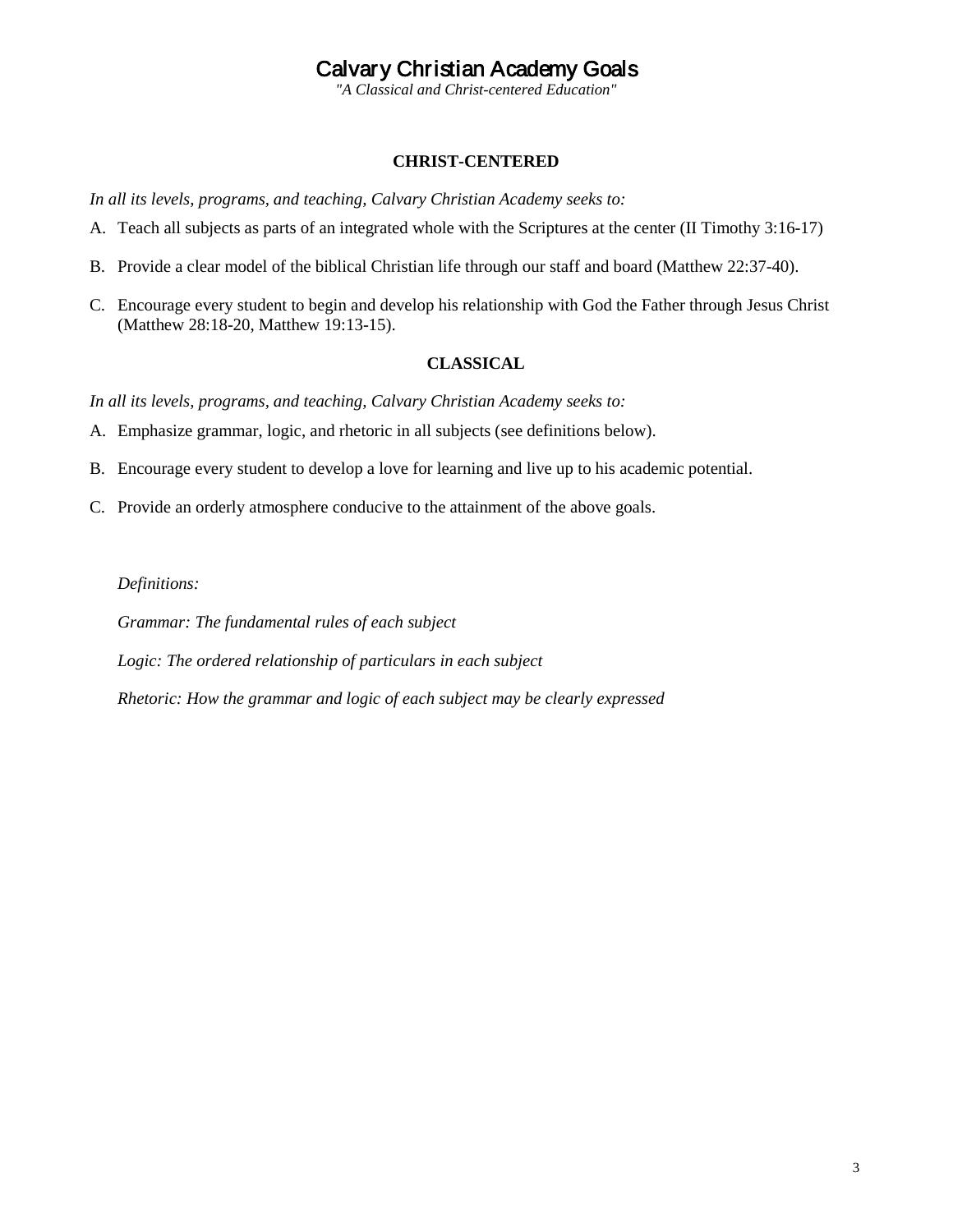### Statement of Faith

<span id="page-3-0"></span>The following is the foundation of beliefs on which Calvary Christian Academy is based. They are also the key elements of Protestant Christianity that will be unapologetically taught in various ways through all grade levels. The substance of these statements is that which will be considered primary doctrine at Calvary Christian Academy. Secondary or divisive doctrines and issues will not be presented as primary doctrine. When these types of doctrine or issues arise, they will be referred back to the family and local churches for final authority (see Secondary Doctrine Policy).

- A. We believe the Bible alone to be the Word of God, the ultimate and infallible authority for faith and practice.
- B. We believe that there is one God, eternally existent in three persons: Father, Son, and Holy Spirit. He is omnipotent; that is, He can do all things. He is omnipresent; that is, He is present to all creation, and has under His immediate authority all things, which are in Heaven, in the earth, and under the earth. He is omniscient; that is, He knows all things. He readily exercises His power which is present everywhere, and to Him there is nothing that is impossible or unknown, that is, He knows what has been from eternity, what now takes place everywhere, and what will be to all eternity.
- C. We believe in the deity of our Lord Jesus Christ, in His virgin birth, in His sinless life, in His miracles, in His vicarious and atoning death through His shed blood, in His bodily resurrection, in His ascension to the right hand of the Father, and in His personal return in power and glory.
- D. We believe that, for the salvation of lost and sinful men, regeneration by the Holy Spirit is absolutely necessary.
- E. We believe that salvation is by grace through faith alone.
- F. We believe that faith without works is dead.
- G. We believe in the present ministry of the Holy Spirit, by whose indwelling the Christian is enabled to live a godly life.
- H. We believe in the resurrection of both the saved and the lost; they that are saved to the resurrection of life, and they that are lost to the resurrection of damnation.
- <span id="page-3-1"></span>I. We believe in the spiritual unity of all believers in our Lord Jesus Christ.

### Secondary Doctrine Policy

This policy applies to all CCA teachers in their capacity as teachers at Calvary Christian Academy. Secondary doctrine: Doctrinal issues, which are not addressed in the Calvary Christian Academy Statement of Faith

- A. Classroom discussion of secondary doctrine should be on an informative, non-partisan level. Teachers must be careful not to speak to the students in a manner that would cause offense to the parents.
- B. Presentation of all sides of an issue is encouraged.
- C. The teacher should encourage the students to follow up any questions they have with their parents and pastor.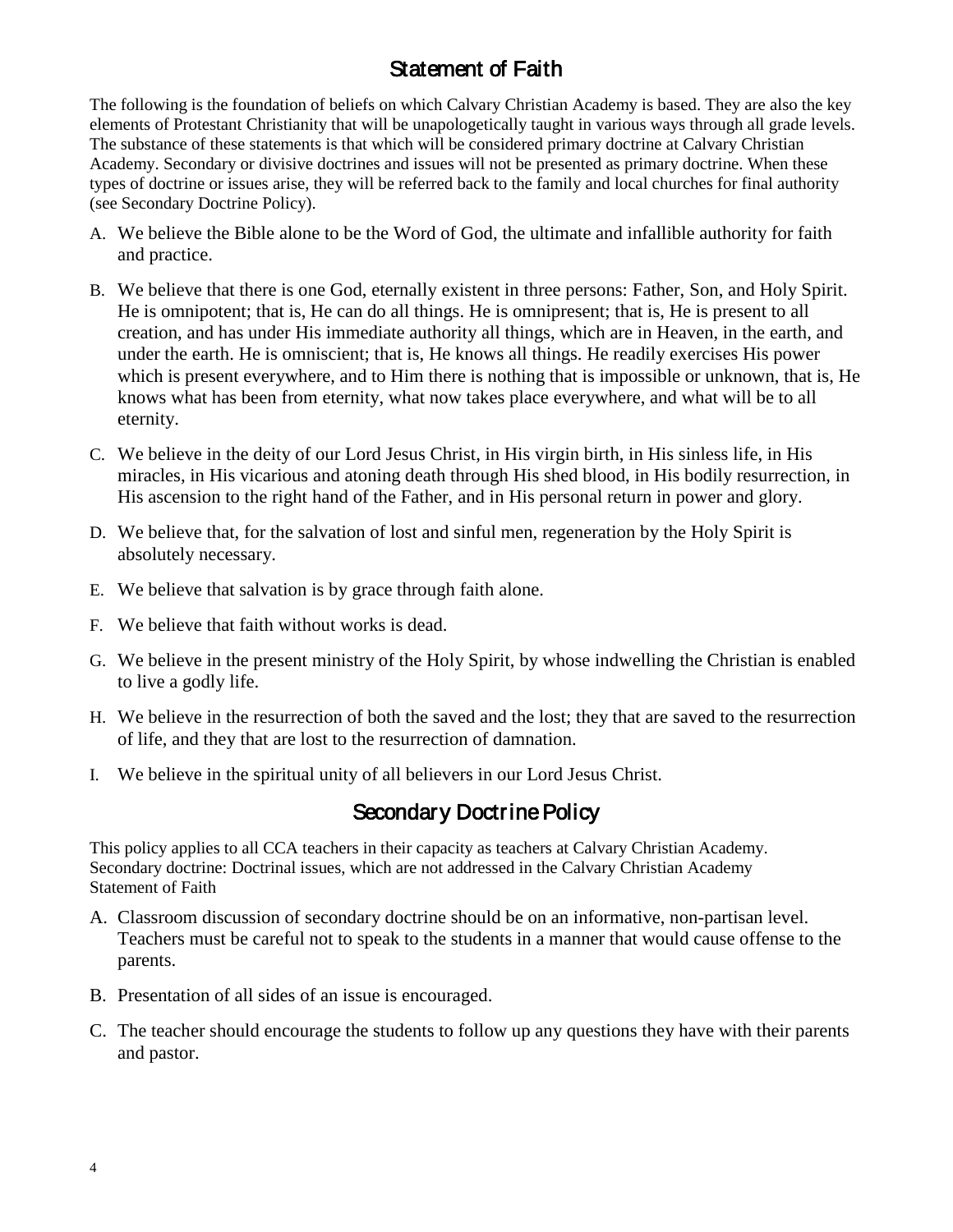### Vision Statement

<span id="page-4-0"></span>We aim to graduate young men and women who think clearly and listen carefully with discernment and understanding; who reason persuasively and articulate precisely; who are capable of evaluating their entire range of experience in the light of the Scriptures; and who do so with eagerness in joyful submission to God. We desire them to recognize cultural influences as distinct from biblical, and to be un-swayed towards evil by the former. We aim to find them well prepared in all situations, possessing both information and the knowledge of how to use it. We desire they be socially graceful and spiritually gracious; equipped with and understanding the tools of learning; desiring to grow in understanding, yet fully realizing the limitations and foolishness of the wisdom of this world. We desire they have a heart for the lost and the courage to seek to dissuade those who are stumbling towards destruction; that they distinguish real religion from religion in form only; and that they possess the former, knowing and loving the Lord Jesus Christ. And all these we desire them to possess with humility and gratitude to God.

We likewise aim to cultivate these same qualities in our staff and to see them well paid so that they may make a career at Calvary Christian Academy. We desire them to be professional and diligent in their work, gifted in teaching, loving their students and their subjects. We desire they clearly understand classical education, how it works in their classroom and how their work fits into the whole; that they possess a lifelong hunger to learn and grow; and that they have opportunity to be refreshed and renewed. We desire to see them coach and nurture new staff and to serve as academic mentors to students. We look to see them mature in Christ, growing in the knowledge of God, their own children walking with the Lord.

We aim to cultivate in our parents a sense of responsibility for the school; to see them well informed about the goals of our classical and Christ-centered approach. We desire them to grow with the school, involved in and excited about the journey. We aim to help them to follow biblical principles in addressing concerns, to be inclined to hearing both sides of a story before rendering a verdict, and to embrace the Scripture's injunctions to encourage and stir up one another to love and good works.

Finally, in our relationship with our community, we aim to be above reproach in our business dealings and supportive of the local business community. We further seek to exemplify the unity of the body of Christ, to develop greater fellowship and understanding with the churches, and to bring honor to our Lord in all our endeavors.

### Educational Philosophy

<span id="page-4-1"></span>Although most Christian schools would agree on certain fundamentals, it is imperative that parents scrutinize the foundational beliefs of any school in which they may enroll their child(ren). Therefore, below are the most important philosophical elements that we at Calvary Christian Academy believe distinguish our approach to education.

We believe that the Bible clearly instructs parents, not the church or state, to "bring children up in the discipline and instruction of the Lord." The church's commission is essentially to spread the Gospel and train believers (Matt.28:18-20). The state has been directed to enforce God's laws and protect the innocent (Romans 13). The church trains parents and the state protects families. The family raises and educates children (Eph.6:1-4). Therefore, under the delegation of the family, we seek to teach and discipline in a manner consistent with the Bible and a godly home environment.

We believe that God's character is revealed not only in His Word but also in every facet of the creation. Therefore, we teach that all knowledge is interrelated (integrated) and can instruct us about God himself.

God wants us to love Him with our minds, as well as with our hearts, souls, and strength (Matt. 22:37). Therefore, we seek to individually challenge children at all levels and teach them how to learn, by using the centuries- old, proven classical method (see following explanation), incorporating instruction in Latin.

We want to help parents teach their children that all they do should be done "heartily, as unto the Lord." Therefore, we seek to encourage quality academic work and maintain high standards of conduct. This necessarily includes biblical discipline principles.

We have a full K-12 program because we believe that as long as a child is under the parents' authority and undergoing formal education, he should be trained biblically (Deut. 6:6,7; Prov. 22:6).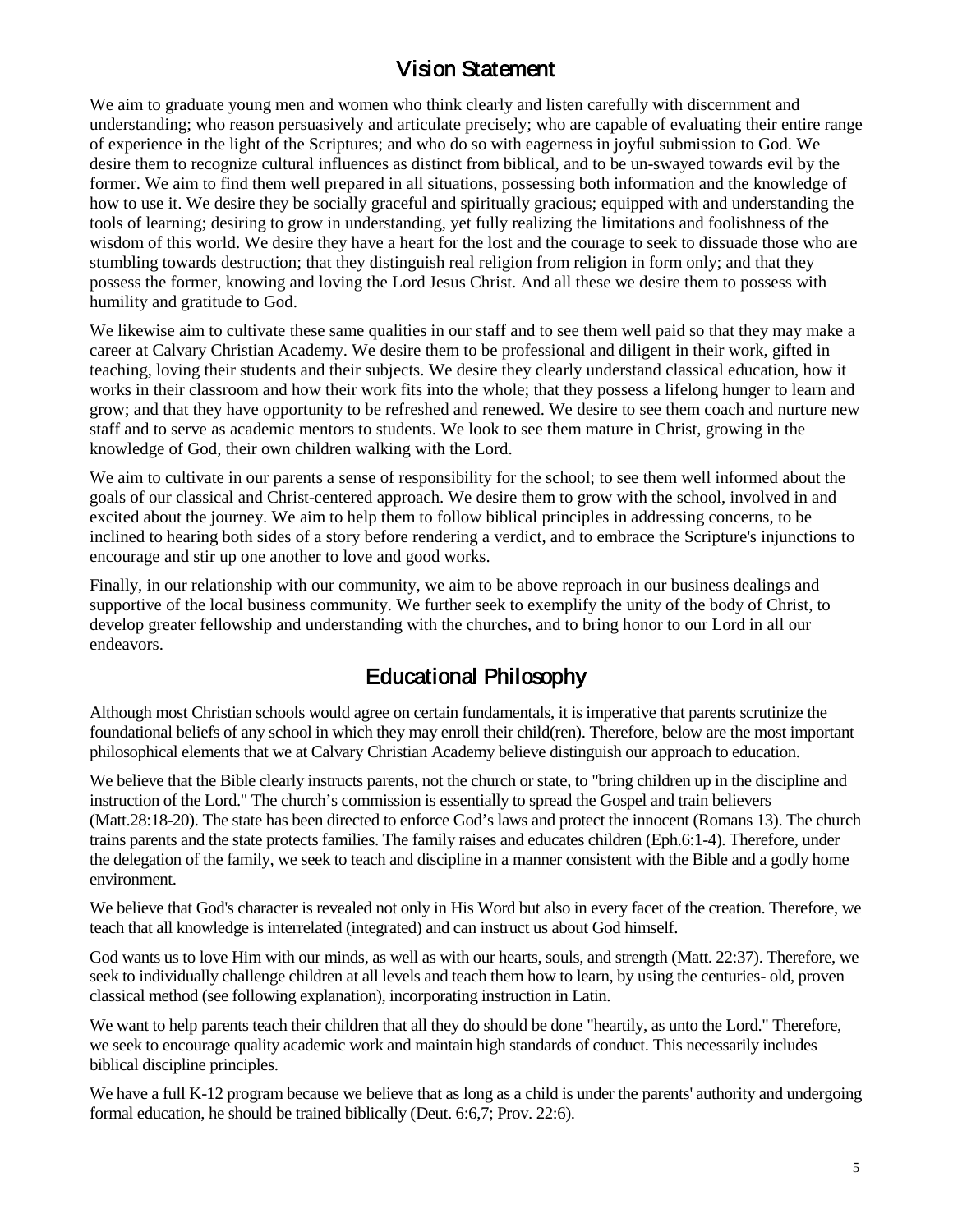### Aesthetic Vision

<span id="page-5-0"></span>The apostle Paul instructs us to set our minds on that which is true, noble, just, pure, lovely; we are to meditate on those things which are of good report, virtuous, or praiseworthy. As a classical and Christian school, we have particular duties in this regard; we have been entrusted by our school parents with the responsibility to help train and discipline the minds of their children. We understand that the loveliness and nobility enjoined by the apostle involve more than just spiritual truths, and that our duty as a school includes the discipline of aesthetic education.

We therefore affirm that the triune God contains within Himself all ultimate loveliness and beauty. As His creatures, therefore, we are to serve and worship Him in all that we do in the beauty of holiness. He has created us in His own image, and requires us to strive to imitate Him in all that we do, and this includes the duty of understanding our responsibilities of appreciating and creating objects of loveliness.

In the education we provide, we therefore deny all forms of aesthetic relativism. At the same time, we affirm our limitations as creatures. This means that in any work of art containing true beauty, only God knows exhaustively all that is beautiful about the work, while we see the beauty only partially. Because different human observers see different partialities, this creates an illusion of subjectivity. Because our vision of the beautiful must necessarily be partial, we seek to instruct our students to make all aesthetic judgments in *humility*. At the same time, we want to train them on their responsibility to make grounded and informed aesthetic *judgments*, rejecting all forms of principled ugliness or aesthetic nihilism.

We seek to teach the importance of aesthetic standards in all activities associated with the school, striving for that form of excellence suitable to each activity. This obviously includes a strong emphasis throughout our curriculum on the fine arts—music, painting, sculpture, drama, poetry-with the attendant responsibilities of the students including study, meditation, and memorization. But our emphasis on aesthetics also extends to more mundane matters—the cleanliness and decoration of classrooms, student dress, athletic competition, handwriting, etc. In all this, we aim to teach our students the reasons for what we require, and not just impose the bare requirement. As a Christian school, we want to particularly avoid all forms of pious or traditional kitsch—aesthetic frauds which can evoke a sentimental and superficial aesthetic response.

The standards we use in determining what we consider to be aesthetically valuable include, but are not limited to conformity to the standards of Scripture; historical durability and the approval of many minds over generations; a balance of complexity and simplicity; dignity; metaphorical strength; harmony; subtlety; the power to evoke love of truth and goodness; the art of concealing art, acuity or craftsmanship; an ability to work against standards while honoring and employing them; avoidance of formulaic clichés; and wisdom.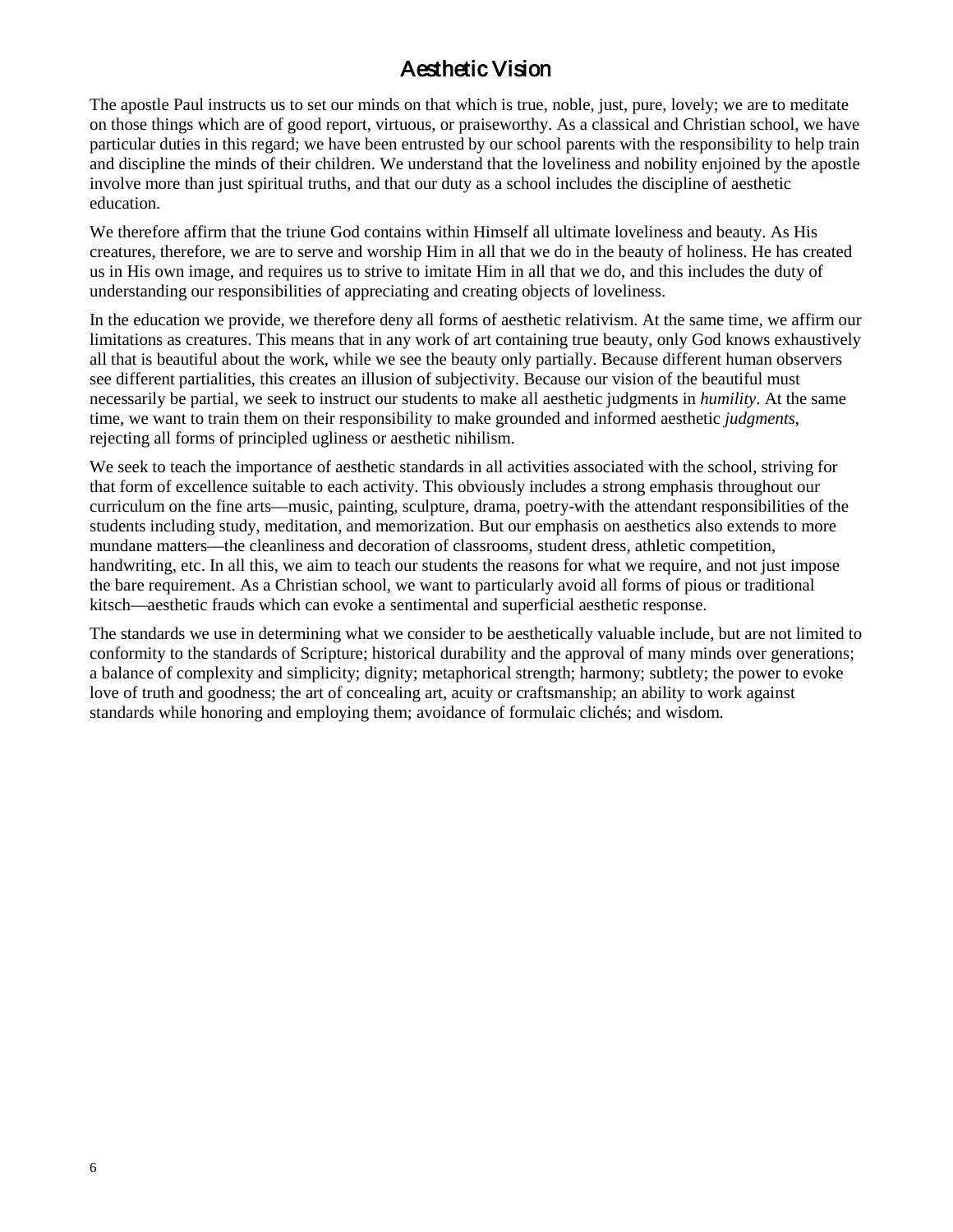### What Do We Mean By Classical?

<span id="page-6-0"></span>In the 1940's the British author Dorothy Sayers wrote an essay entitled "The Lost Tools of Learning." In it she calls for a return to the application of the seven liberal arts of ancient education, the first three being the "Trivium" - grammar, logic, rhetoric. Miss Sayers also applies the three stages of children's development to the Trivium. Specifically, she matches what she calls the "Poll-parrot" stage with grammar, "Pert" with logic, and "Poetic" with rhetoric (see chart below). At Logos, the founding board members were intrigued with this idea of applying a classical education in a Christian context. Doug Wilson, a founding board member, explained the classical method further in his book, *Recovering the Lost Tools of Learning*. Calvary Christian Academy has been committed to implementing this form of education since the school's inception.

#### *An excerpt from Doug Wilson's book,* **Recovering the Lost Tools of Learning***:*

The structure of our curriculum is traditional with a strong emphasis on 'the basics.' We understand the basics to be subjects such as mathematics, history, and language studies. Not only are these subjects covered, they are covered in a particular way. For example, in history class the students will not only read their text, they will also read from primary sources. Grammar, logic, and rhetoric will be emphasized in all subjects. By grammar, we mean the fundamental rules of each subject (again, we do not limit grammar to language studies), as well as the basic data that exhibit those rules. In English, a singular noun does not take a plural verb. In logic, A does not equal not A. In history, time is linear, not cyclic. Each subject has its own grammar, which we require the students to learn. This enables the student to learn the subject from the inside out.

The logic of each subject refers to the ordered relationship of that subject's particulars (grammar). What is the relationship between the Reformation and the colonization of America? What is the relationship between the subject and the object of a sentence? As the students learn the underlying rules or principles of a subject (grammar) along with how the particulars of that subject relate to one another (logic), they are learning to think. They are not simply memorizing fragmented pieces of knowledge.

The last emphasis is rhetoric. We want our students to be able to express clearly everything they learn. An essay in history must be written as clearly as if it were an English paper. An oral presentation in science should be as coherent as possible. It is not enough that the history or science be correct. It must also be expressed well.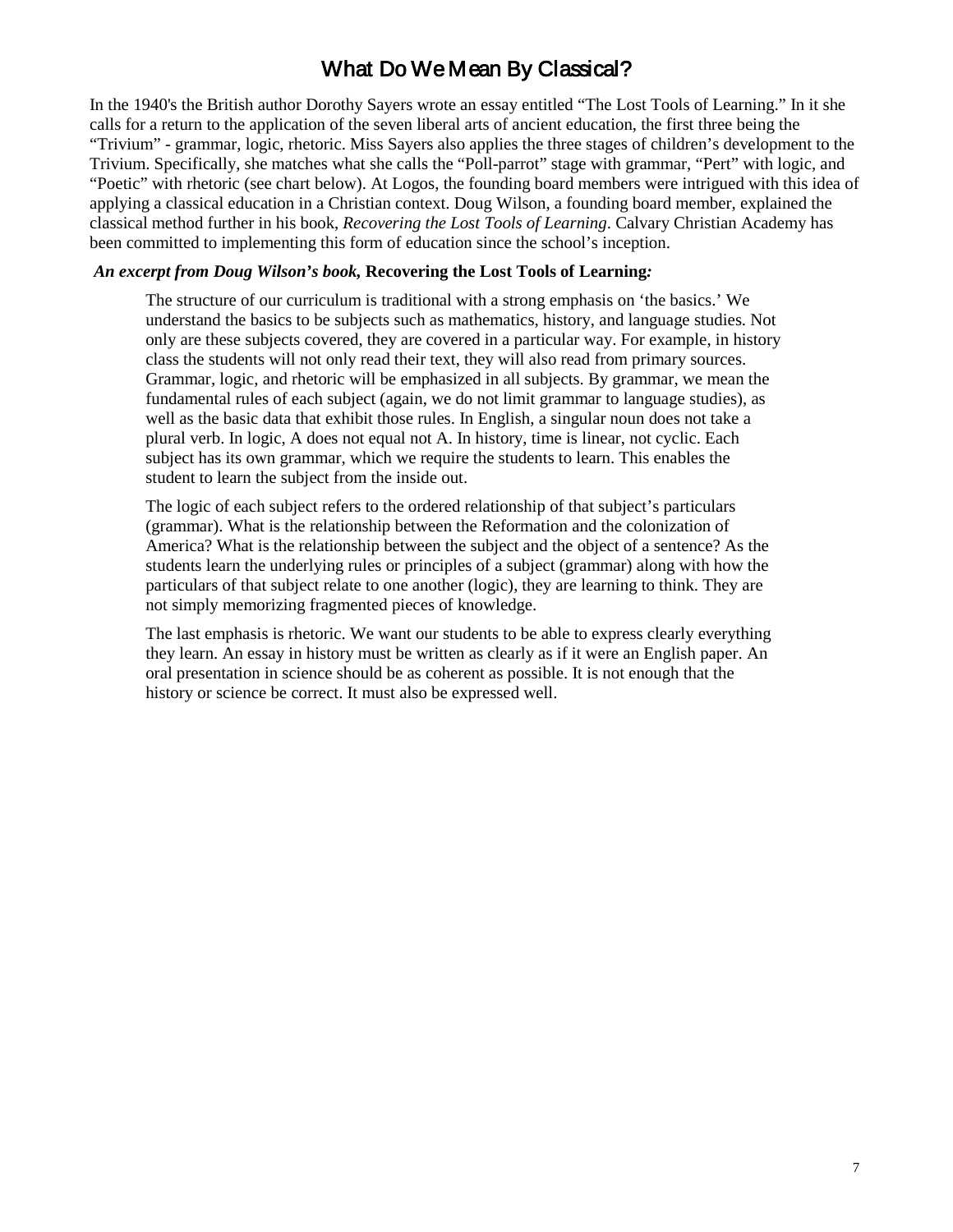# Lost Tools Of Learning Chart

<span id="page-7-0"></span>The following material is drawn from the essay "The Lost Tools of Learning" by Dorothy Sayers. It illustrates the applications of the Trivium (Grammar, Logic, Rhetoric) we use.

| <b>Beginning Grammar</b><br>(Pre-Polly)                                                                                                                                                                                                                                                                                   | <b>GRAMMAR</b><br>(Poll-Parrot)                                                                                                                                                                                                                                                                                                                          | <b>LOGIC</b><br>(Pert)                                                                                                                                                                                                                                                                                                   | <b>RHETORIC</b><br>(Poetic)                                                                                                                                                                                                                                                                                                                    |
|---------------------------------------------------------------------------------------------------------------------------------------------------------------------------------------------------------------------------------------------------------------------------------------------------------------------------|----------------------------------------------------------------------------------------------------------------------------------------------------------------------------------------------------------------------------------------------------------------------------------------------------------------------------------------------------------|--------------------------------------------------------------------------------------------------------------------------------------------------------------------------------------------------------------------------------------------------------------------------------------------------------------------------|------------------------------------------------------------------------------------------------------------------------------------------------------------------------------------------------------------------------------------------------------------------------------------------------------------------------------------------------|
| Grades K-2                                                                                                                                                                                                                                                                                                                | Grades 3-6                                                                                                                                                                                                                                                                                                                                               | Grades 7-9                                                                                                                                                                                                                                                                                                               | Grades 10-12                                                                                                                                                                                                                                                                                                                                   |
| Approx. ages 4-8                                                                                                                                                                                                                                                                                                          | Approx. ages 9-11                                                                                                                                                                                                                                                                                                                                        | Approx. ages 12-14                                                                                                                                                                                                                                                                                                       | Approx. ages 15-18                                                                                                                                                                                                                                                                                                                             |
| <b>Student</b><br><b>Characteristics:</b>                                                                                                                                                                                                                                                                                 | <b>Student Characteristics:</b>                                                                                                                                                                                                                                                                                                                          | <b>Student Characteristics:</b>                                                                                                                                                                                                                                                                                          | <b>Student Characteristics:</b>                                                                                                                                                                                                                                                                                                                |
| 1. Obviously excited<br>about learning<br>2. Enjoys games,<br>stories, songs,<br>projects<br>3. Short attention<br>span<br>4. Wants to touch,<br>taste, feel, smell, see<br>5. Imaginative,<br>creative                                                                                                                   | 1. Excited about new, interesting<br>facts<br>2. Likes to explain, figure out, talk<br>3. Wants to relate own experiences<br>to topic, or just to tell a story<br>4. Likes collections, organizing<br>items<br>5. Likes chants, clever, repetitious<br>word sounds (e.g. Dr. Seuss)<br>6. Easily memorizes<br>7. Can assimilate another<br>language well | 1. Still excitable, but needs<br>challenges<br>2. Judges, critiques, debates,<br>critical<br>3. Likes to organize items,<br>others<br>4. Shows off knowledge<br>5. Wants to know "behind the<br>scenes" facts<br>6. Curious about Why? for most<br>things<br>7. Thinks, acts as though more<br>knowledgeable than adults | 1. Concerned with<br>present events,<br>especially in own life<br>2. Interested in justice,<br>fairness<br>3. Moving toward<br>special interests, topics<br>4. Can take on<br>responsibility,<br>independent work<br>5. Can do synthesis<br>6. Desires to express<br>feelings, own ideas<br>7. Generally idealistic                            |
| <b>Teaching Methods:</b>                                                                                                                                                                                                                                                                                                  | <b>Teaching Methods:</b>                                                                                                                                                                                                                                                                                                                                 | <b>Teaching Methods:</b>                                                                                                                                                                                                                                                                                                 | <b>Teaching Methods:</b>                                                                                                                                                                                                                                                                                                                       |
| 1. Guide discovering<br>2. Explore, find things<br>3. Use lots of tactile<br>items to illustrate<br>point<br>4. Sing, play games,<br>chant, recite, color,<br>draw, paint, build<br>5. Use body<br>movements<br>6. Short, creative<br>projects<br>7. Show and Tell,<br>drama, hear/read/tell<br>stories<br>8. Field trips | 1. Lots of hands-on work, projects<br>2. Field trips, drama<br>3. Make collections, displays,<br>models<br>4. Integrate subjects through above<br>means<br>5. Categorize, classify<br>6. Recitations, memorizations,<br>catechisms<br>7. Drills, games<br>8. Oral/written presentations                                                                  | 1. Time lines, charts, maps<br>(visual materials)<br>2. Debates, persuasive reports<br>3. Drama, reenactments, role-<br>playing<br>4. Evaluate, critique (with<br>guidelines)<br>5. Formal logic<br>6. Research projects<br>7. Oral/written presentations<br>8. Guest speakers, trips<br>9. Socratic Discussion          | 1. Drama, oral<br>presentations<br>2. Guide research in<br>major areas with goal of<br>synthesis of ideas<br>3. Many papers,<br>speeches, debates<br>4. Give responsibilities,<br>e.g. working with<br>younger students,<br>organize activities<br>5. In-depth field trips,<br>even overnight<br>6. World view<br>discussion/written<br>papers |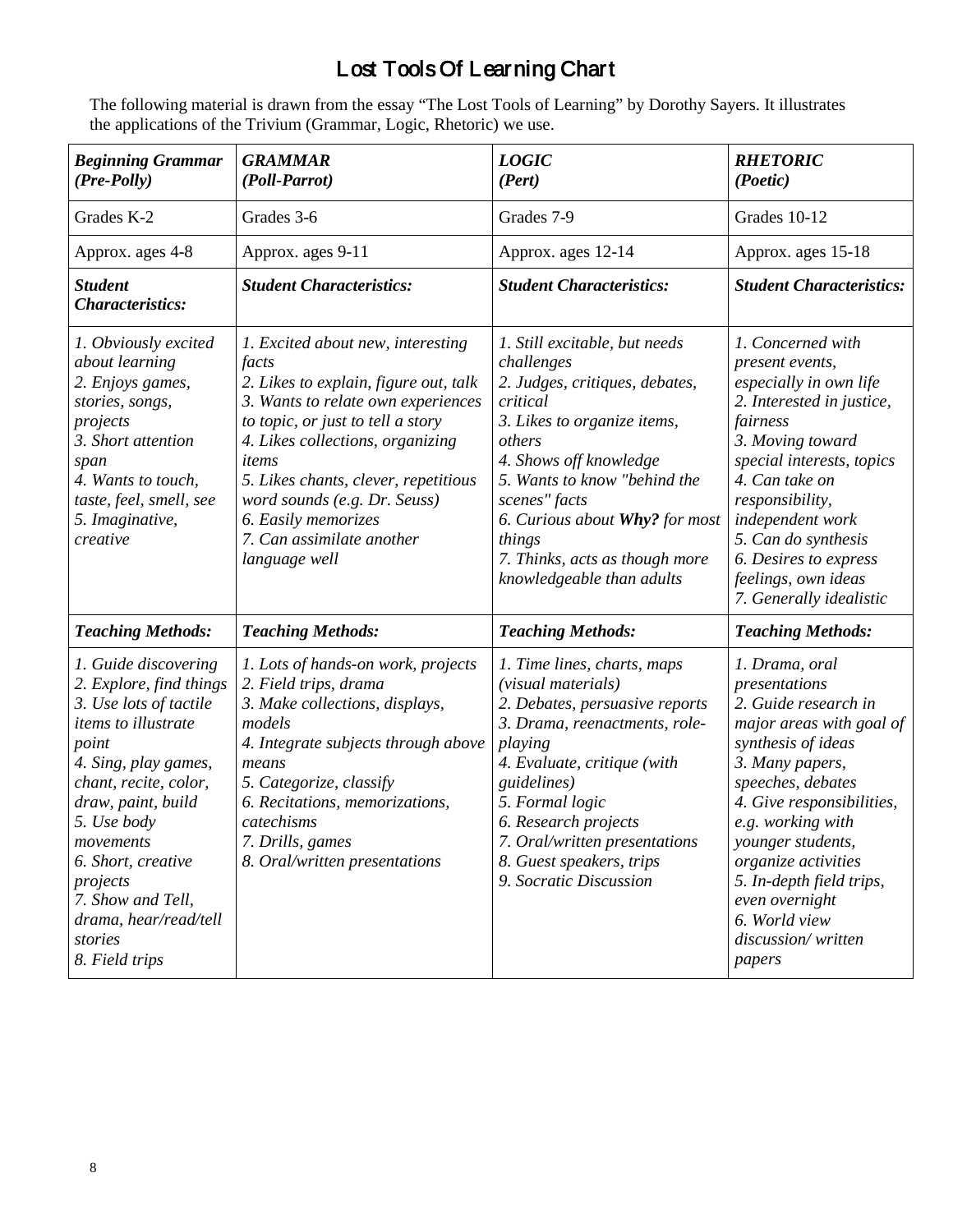### <span id="page-8-0"></span>**Calvary Christian Academy High School Curriculum Overview**

|                                         | oth                                                                                                                                  | <b>roth</b>                          | rrth                                | 12th                                              |
|-----------------------------------------|--------------------------------------------------------------------------------------------------------------------------------------|--------------------------------------|-------------------------------------|---------------------------------------------------|
|                                         | Rhetoric Level<br>Logic Level                                                                                                        |                                      |                                     |                                                   |
| <b>Bible</b>                            | The Letters                                                                                                                          | Church History                       | Doctrine/Theology I                 | Doctrine/Theology II                              |
| <b>English</b>                          | English 9 Shurley<br>English / CCA Lit. List                                                                                         | Classical Literature<br>(English 10) | American Literature<br>(English 11) | <b>British Literature</b><br>(English 12)         |
| <b>History</b>                          | New Mexico History/<br>Geography                                                                                                     | World History/<br>Geography          | American History/<br>Geography      | Government/<br>Economics                          |
| <b>Logic/Rhetoric</b>                   | Rhetoric I                                                                                                                           | Logic II or<br>Rhetoric II           | Apologetics I                       | Apologetics II                                    |
| Math                                    | Algebra I                                                                                                                            | Geometry                             | Algebra II                          | Pre-Calculus<br>Advanced Math or<br>Consumer Math |
| <b>Science/Health</b>                   | Physical<br>Science/Health                                                                                                           | A Beka Biology w/<br>Lab             | A Beka Chemistry<br>w/ Lab          | A Beka Physics w/<br>Lab                          |
| <b>Music</b>                            | The Listener: Perspectives in Music for Christian Schools BJU Press                                                                  |                                      |                                     |                                                   |
| Art                                     | God and the History<br>God and the History of Art II by Barry Stebbing<br>of Art I by Stebbing                                       |                                      |                                     |                                                   |
| PЕ                                      | Horizons Physical Education 9-12<br>(Alpha Omega Publications)                                                                       |                                      |                                     |                                                   |
| <b>Electives</b>                        | Foreign Language, Music, Art, Concurrent Enrollment Classes, Computers,<br>Journalism, and other electives available by arrangement. |                                      |                                     |                                                   |
| <b>Community</b><br><b>Service</b>      | 1/2 Credit every year through classroom service projects (Gospel Mission)                                                            |                                      |                                     |                                                   |
| Foreign Lang. /<br><b>Communication</b> | Greek, Spanish, Hebrew, or other Available as Electives by special arrangement                                                       |                                      |                                     |                                                   |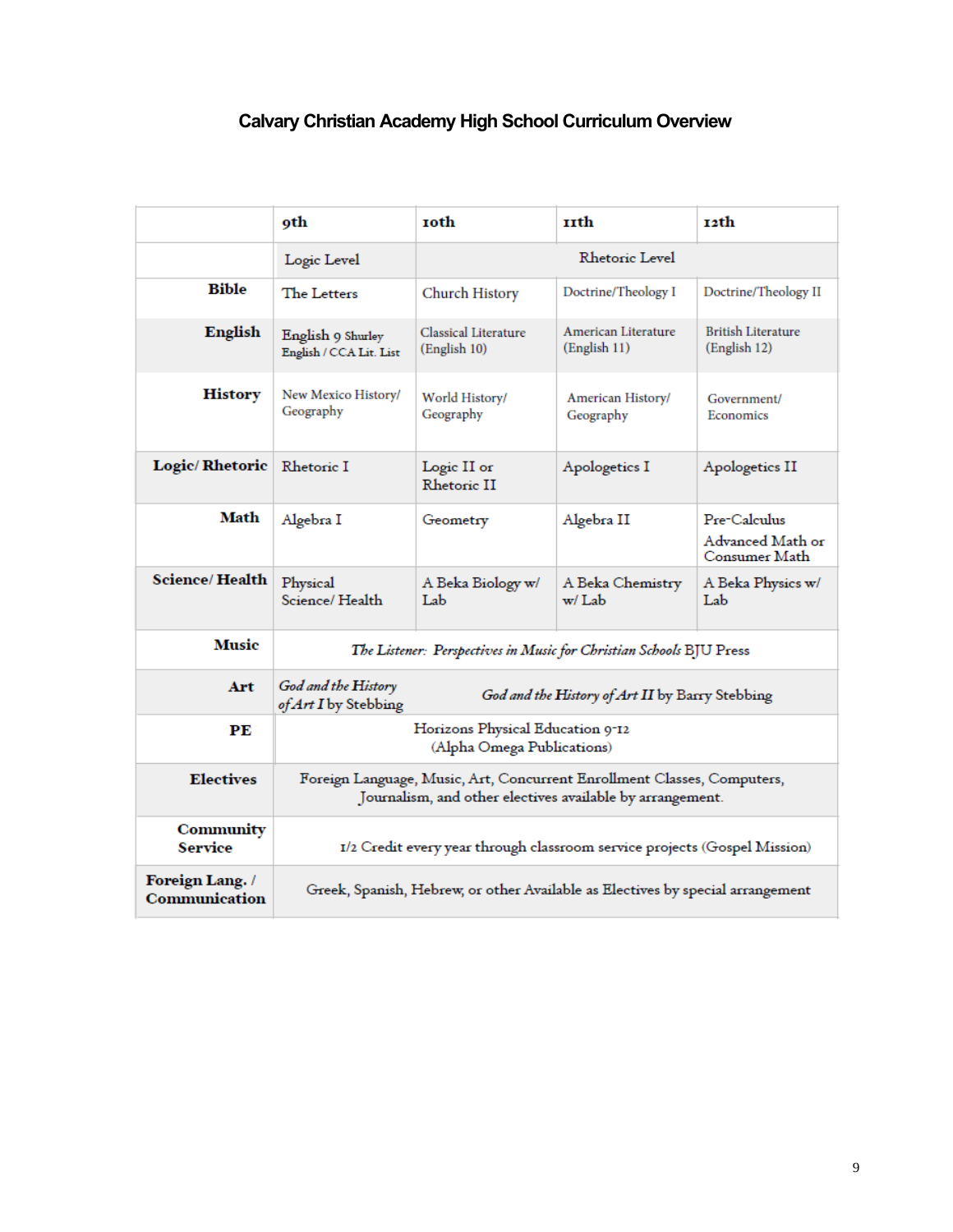### Learning Disabilities

This policy applies to all students and teachers in all the classrooms of Calvary Christian Academy.

- Severe Learning Disability: Any condition in a potential student which would require a separate classroom, program, and staff in order to provide the educational services desired by the parents. (*e.g*. Down's syndrome, deaf/mute, blind, etc.)
- Learning Disability: Any condition in a potential student or student which does not require a separate classroom, program, and staff in order to provide the education services desired by the parents. (*e.g*. Hyperactivity, Attention Deficit Disorder, dyslexia, etc.) For the purposes of this policy, it is not important whether or not the condition was accurately diagnosed and is a genuine learning disability.

### *Guidelines:*

- 1. Children with a severe learning disability will not be admitted to Calvary Christian Academy due to the lack of adequate staff, funding, and facilities.
- 2. Children who have been diagnosed as having a learning disability will be required to meet the same academic standards as all the other children in their grade level.
- 3. Children who have been diagnosed as having a learning disability will be given as much individual instruction and encouragement as their classmates.

# **Admissions**

<span id="page-9-0"></span>Calvary Christian Academy admits students of any race to all rights, privileges, programs, and activities generally made available to all students. Calvary Christian Academy practices a biblical philosophy of admissions, not discriminating on the basis of race, sex, color, or national origin in the administration of its policies, admissions, scholarships, athletic, and other school- directed programs.

Admission Procedures:

- A. Upon return of a completed application, an interview with the family will be arranged with the admissions committee.
- B. After the interview, and after reviewing all other required materials (as stated on the application form), the committee will make the decision whether or not to admit the student. After admission, placement exams are administered to new students to ensure proper placement in reading and math.
- C. The committee will then notify the parents of the decision regarding acceptance. If accepted, the parents will receive an Admissions Packet, including a Transfer of Records form, if the student attended another school previously.

Admission Requirements for the Student:

- A. If an incoming freshman has successfully completed the previous school year and his schoolwork and behavior compare favorably to the comparable grade at CCA, the student will likely be placed in the ninth grade. However, if through the administration of the entrance exam or other evidence, it is determined that the child may not be adequately prepared for that grade level, it may be necessary that he repeat the eighth grade.
- B. Transferring high school students may receive credit for work completed previously at another school when Calvary Christian Academy receives sufficient documentation of their previous work. The director is authorized to accept this work toward CCA High School graduation requirements provided the work is of similar nature, i.e., similar course objectives and similar time of study. Transfer students may have to substitute elective credits for CCA graduation credit requirements if previous course study did not include specific courses required by CCA, i.e., Bible, Rhetoric, etc.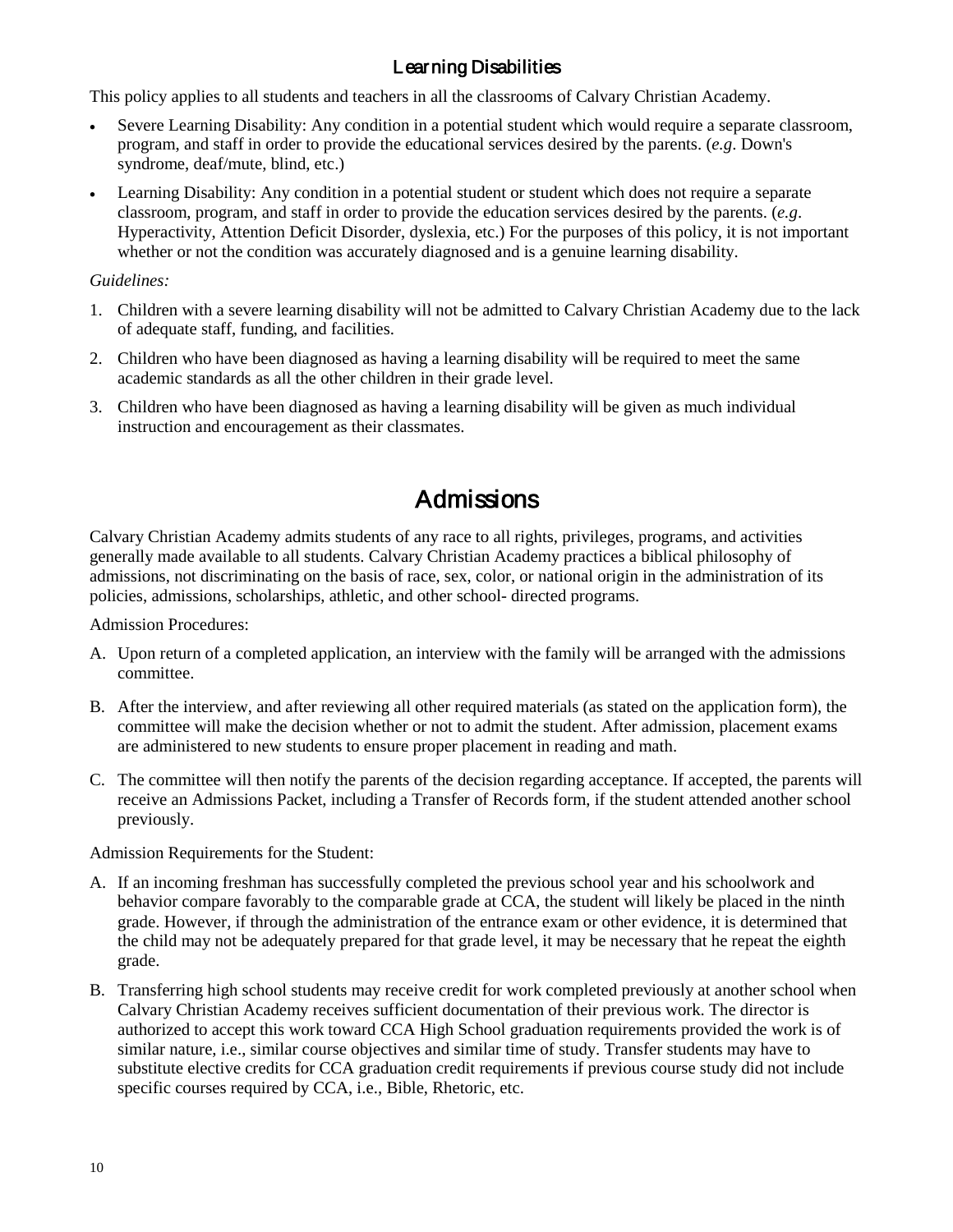Admission Requirements for the Parents:

- A. Though not required to be Christians, the parents of students in CCA should have a clear understanding of the biblical philosophy and purpose of Calvary Christian Academy. This understanding includes a willingness to have their child exposed to the clear teaching (not forced indoctrination) of the school's Statement of Faith in various and frequent ways within the school's program.
- B. The parents should be willing to cooperate with all the written policies of Calvary Christian Academy. This is most important in the area of discipline (see Discipline Guidelines and School Rules) and school-work standards, as well as active communication with the respective teacher(s) and administration.

### Parent Involvement

<span id="page-10-0"></span>"Fathers, do not provoke your children to anger, but bring them up in the discipline and instruction of the Lord" Eph. 6:4.

As a support and extension of the family unit, Calvary Christian Academy considers the family to be of first importance to a child. God, through His Word, the Bible, indicates that the family is the most important human institution He designed, since He compares it to the relationship believers have with Christ and the Father. Therefore, at CCA we are continually seeking ways to actively involve the parents, siblings, and grandparents of our students in the programs of the school. Parents are welcome to volunteer with any grade level; it does not have to be with their child's class or grade level.

Below are just a few ways we do this. Please feel free to ask if you would like to try additional ideas.

- A. Visit the school/class at any time. (Simply call ahead out of courtesy to the teacher.)
- B. Assist in the classroom, regularly or infrequently. (Again, arrangements should be made with the teacher concerned.)
- C. Act as chaperone on field trips and/or library visits.
- D. Serve as a story-reader, song-leader (in K-3), guest artist or offer your special talents.
- E. With permission and arrangements with the teacher, present your vocation to the class.
- F. Share your experiences, trips, vacations, as they may relate to an area of study in a class.
- G. Volunteer your help in the preparations for the many tasks related to the annual fundraiser.
- H. Help host class parties at home or in the classroom.
- I. Attend all Parent-Teacher Conferences that are formally conducted each year. Informal conferences may be held anytime at the parent's request.
- J. Closely monitor and praise your child's progress by reading all teacher notes and student papers sent home!
- K. Teach an elective course.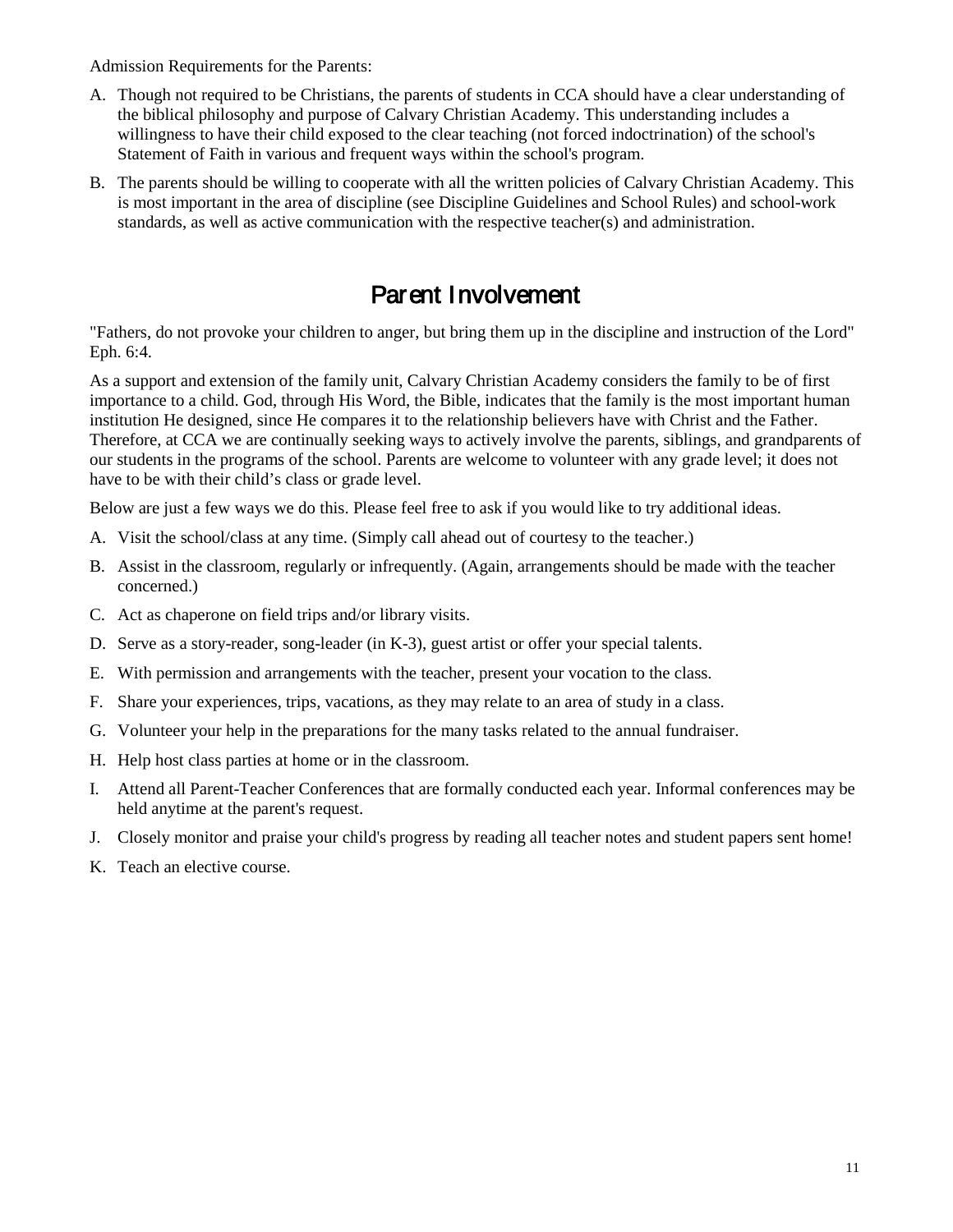# Student Health Records

- <span id="page-11-0"></span>A. All students attending Calvary Christian Academy must have on record with the school office, either a current immunization record or an exemption statement according to New Mexico Code, before entering school in the fall. Standard immunization record forms may be obtained from the family doctor and a copy given to the school office.
- B. Before the school will issue any medication to a student, we must receive written parental permission. In order to facilitate the general dispensing of non-prescription medicine (e.g. Tylenol  $&$  Tums), we have a form available for parents to grant a year's general permission to the school to issue non-prescription medicines to their student(s). This form will be kept in the student's file. No prescription medicines will be dispensed without written parental permission each time.
	- a. Other forms necessary for student health records that can be obtained from the school office are:
	- b. Health History: Describes the basic health/illness history of each student.
	- c. Emergency Form: Lists the emergency contact names and phones numbers of people who may need notification in a medical emergency. Includes signed waiver in order to facilitate necessary surgical action.

# Guidelines for Keeping Sick Children Home

<span id="page-11-1"></span>**Colds**: Please keep your child at home if he has a fever over 100 degrees or is experiencing discomfort that would interfere with his ability to perform in school (i.e., uncontrollable coughing, severe lack of energy).

**Conjunctivitis (pinkeye)**: Follow your doctor's advice for returning to school.

**Diarrhea/Vomiting**: A child with diarrhea and / or vomiting should stay at home and return to school only after being symptom-free for 24 hours.

**Fever**: The child should remain at home with a fever greater than 100 degrees. The child can return to school after he has been fever free for 24 hours (without fever-reducing medicine such as Tylenol or Motrin).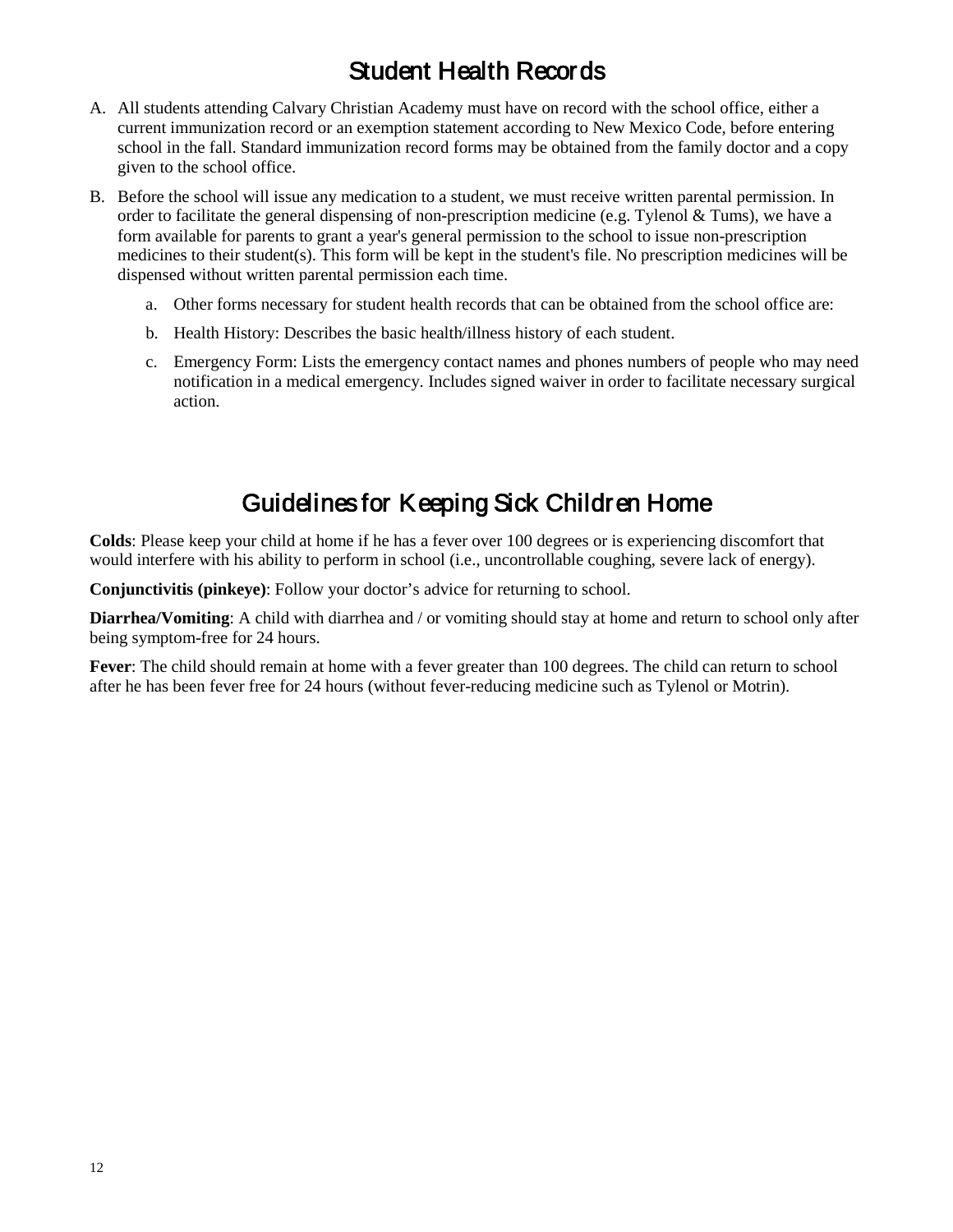# Promotion Policy from Junior High School

<span id="page-12-0"></span>**Eighth Grade to High School**: Academic records from grade 8 will be used as criteria for promotion to high school.

# High School Graduation Requirements

(starting with the graduating class of 2019)

- <span id="page-12-1"></span>A. To graduate from CCA High School, a student must earn 32 credits from grades 9 through 12. One credit is earned for passing a course that meets three to five days per week in two semesters. One-half credit is earned for passing a course that meets two days per week in two semesters.
- B. Seniors must be enrolled in eight credits of approved coursework.
- C. The director may amend the credits listed in guidelines number one and two to keep graduation requirements current with course changes approved by the Calvary Christian Academy Board.
- D. Students who are transferring to CCA High School from another school or home school may receive credit for work completed previously when Calvary Christian Academy receives sufficient documentation of their previous work. The director is authorized to accept this work toward CCA High School graduation requirements provided the work is of similar nature, i.e., similar course objectives and similar time of study.
- E. Transferring high school students may receive credit for work completed previously at another school when Calvary Christian Academy receives sufficient documentation of their previous work. The director is authorized to accept this work toward CCA High School graduation requirements provided the work is of similar nature, i.e., similar course objectives and similar time of study. Transfer students may have to substitute elective credits for CCA graduation credit requirements if previous course study did not include specific courses required by CCA, i.e., Bible, Rhetoric, etc.
- F. Students who have failed a course at CCA High School may petition for a waiver of individual graduation requirements. The petition will be reviewed by the curriculum committee.
- G. Upon written request of the parents, the director may waive or reduce up to two course credits for students who have academic difficulty, subject to the following conditions: the student is a long-time CCA student; the parents have demonstrated a clear commitment to their child's education by working with Calvary Christian Academy teachers and administrators; the parents and director agree that the work required is too difficult for the child in question.
- H. Participation in CCA sports can earn high school credit of one semester per season in each sport.

### **CCA High School Graduation Requirements**

 $Bible - 4$  Units English – 4 Units History – 4 Units Logic/Rhetoric/Apologetics – 4 Units Math – 4 Units Science – 4 Units Fine Arts – 1 Unit Physical Education – 1 Unit Health  $- \frac{1}{2}$  Unit Community Service – 2 Units Electives  $-2\frac{1}{2}$  Units Dual/Concurrent Class\* – 1 Unit \* WITH APPROVAL FROM ADMINISTRATION

#### **Grade Promotion Requirements**

In order to be promoted to the next grade, students must earn the following number of credits:

- to 10th grade (Sophomore) – 8 credits

- to 11th grade (Junior) 16 credits
- to 12th grade 22 credits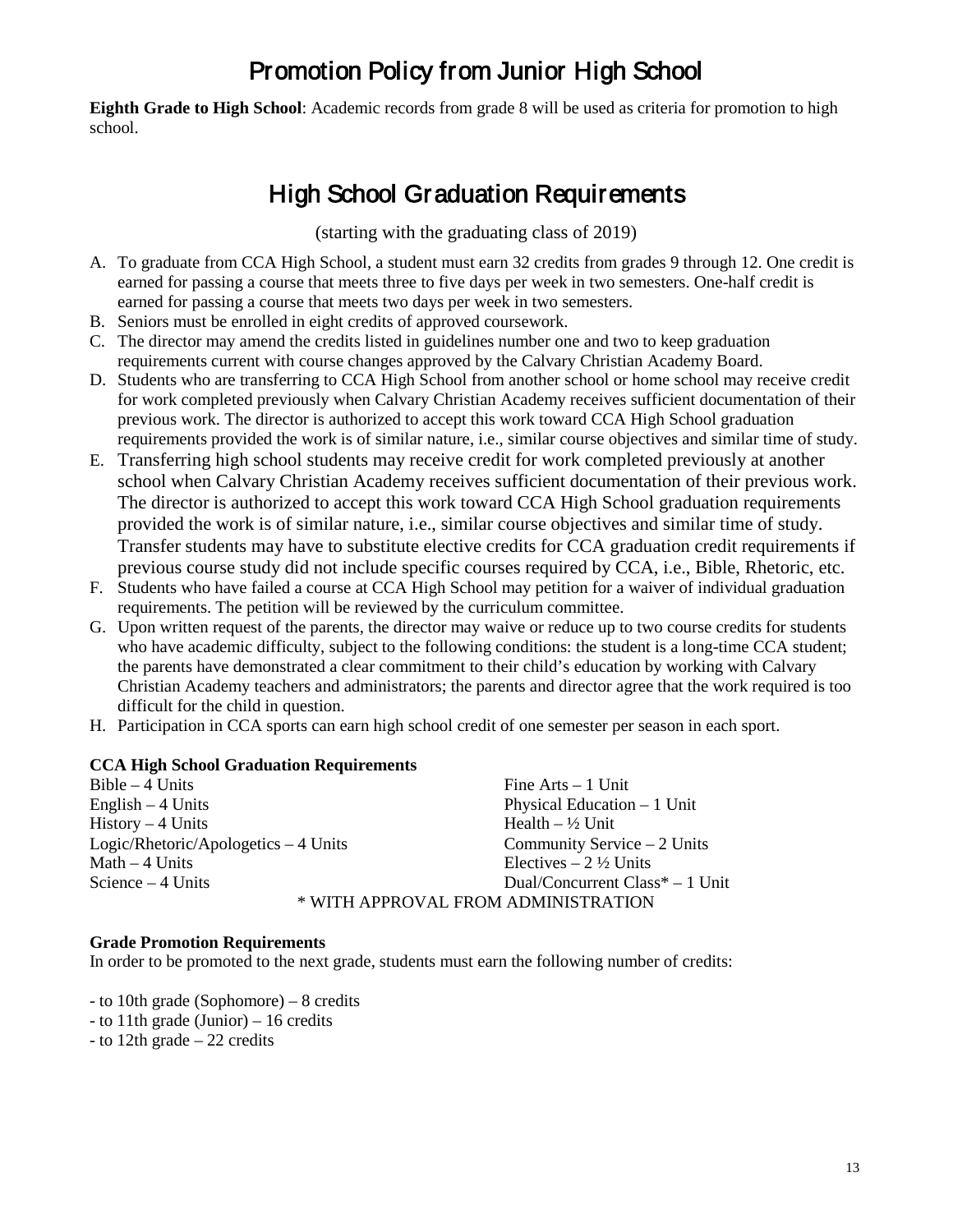# Dual/Concurrent Enrollment

<span id="page-13-0"></span>Beginning in 10<sup>th</sup> grade, students are eligible to take dual, concurrent, or distance-learning courses through WNMU or another approved college or university. Students must be performing well at CCA to remain eligible for dual/concurrent classes. Arrangements must be made through the university's concurrent program in advance. Classes must online or after school hours. Elective class period will be used to complete dual/concurrent class work. Math and English classes require placement testing through the university.

### **Credit:**

A one-semester dual, concurrent, or distance-learning course is equal to one semester at CCA, earning one-half credit.

#### **Course choice:**

In order to receive credit at CCA, dual, concurrent, or distance learning courses must not replace required core classes. For example, English 101 can be taken, but will not take the place of an English credit taken at CCA. Courses can be of academic or vocational nature.

#### **Tuition and other fees:**

WNMU waives the tuition for courses taken through by the university. Only the registration fee for the two required courses will be covered by CCA (not to exceed the amount of the annual materials fee). Registration for any additional concurrent classes will be the responsibility of the student. Textbooks are the responsibility of and will be the property of the student. Student is also responsible for lab fees, placement fees, fines, and online fees as applicable.

# Grading Guidelines

<span id="page-13-1"></span>Progress reports are sent home at the beginning of each school week. Report cards are sent home with the students at the end of each quarter. Teachers are required to notify parents before the end of the grading period if a student is in danger of receiving a failing grade for the quarter or the semester. Parents are encouraged to respond to the mid-term reports and the report cards via email or other communication.

All academic grading in Calvary Christian Academy uses a criterion-referenced base for evaluation. (The students' work will be evaluated against an objective standard in each class). The grade point average (GPA) is computed at the end of each quarter for secondary students. Only semester grades appear on the student's highschool transcript. The following percentages, grades, and grade points are used school-wide.

| $\%$   | Grade | GPA | Meaning        |
|--------|-------|-----|----------------|
| 100-90 | А     | 4.0 | Excellent      |
| 89-80  | В     | 3.0 | Surpassing     |
| 79-70  | C     | 2.0 | Satisfactory   |
| 69-60  | D     | 1.0 | Unsatisfactory |
| $59-0$ | F     | 0.0 | Failing        |

### Secondary Academic Probation Policy

<span id="page-13-2"></span>This policy is intended to provide additional motivation to students whose academic achievements are not up to their capability. If implementation of this policy would be counterproductive to this end, the secondary director may decide not to place a student on probation. A written record explaining this decision will be signed by the director and the school board president and placed in the student's file.

Secondary students are required to maintain at least a 2.0 grade-point average during any two, consecutive quarters. Exceptions will be made for students who have a grade point average of less than 2.0 but have not failed any courses during the quarter in question.

A. If a student's GPA is below 2.0 (i.e. a "C" average), that student will be placed on academic probation during the following quarter. A parent-teacher conference will be arranged at this time.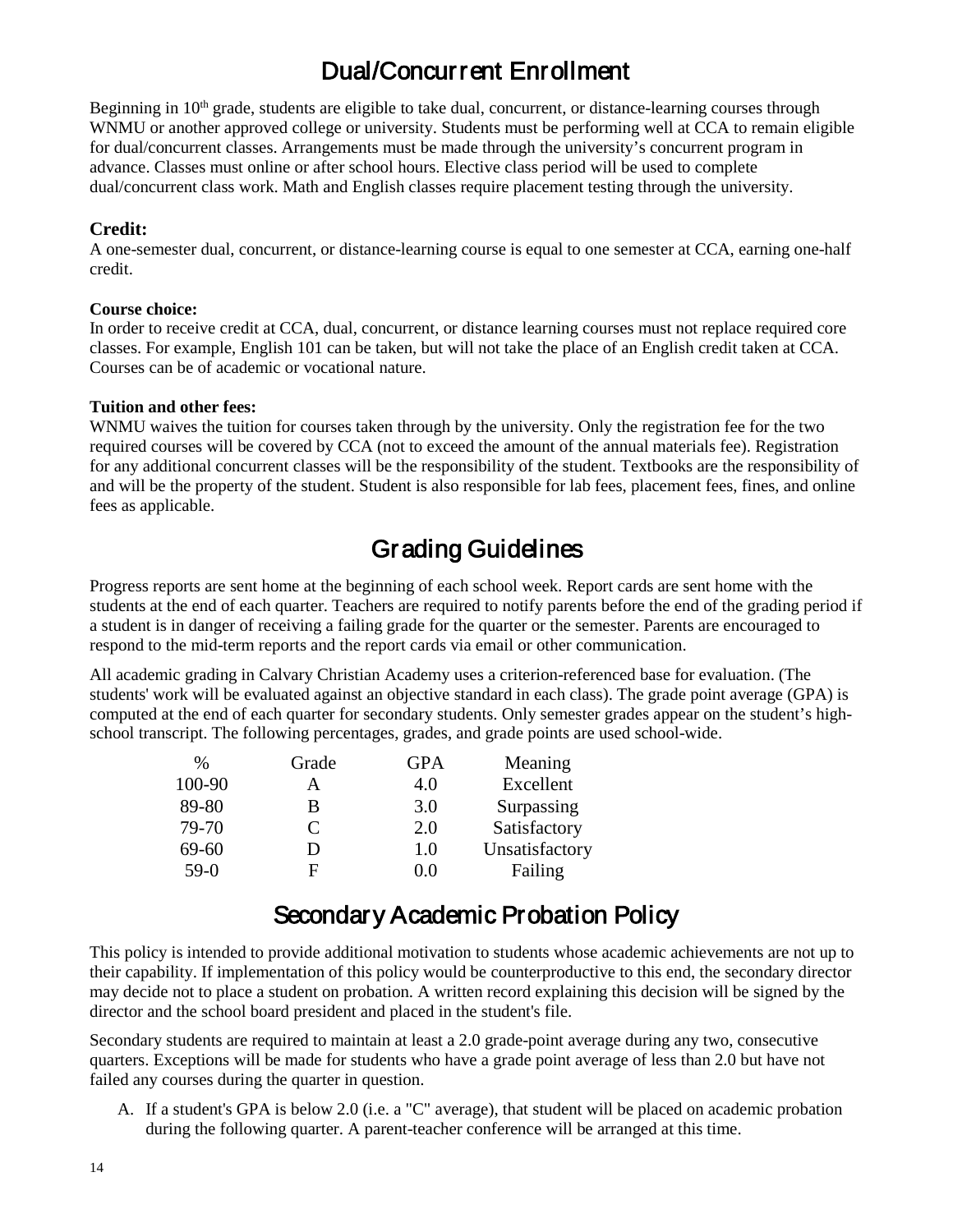- B. If at the end of the next quarter the student's quarter GPA has not risen to at least a 2.0, that student will be expelled.
- <span id="page-14-0"></span>C. Students who are on academic probation are ineligible to participate in extra-curricular activities.

# Secondary Eligibility For Extra-Curricular Activities

All CCA students participating in extra-curricular activities must maintain a GPA of 2.5 or above, with no F's in any subject. This does not apply to transfer students during their first quarter of enrollment at Calvary Christian Academy.

For the good of the rest of the participants in any activity, students who are ineligible for the beginning of a season remain ineligible for participation during the entirety of that season, regardless of their grade point average for the following quarter. Similarly, if students are eligible to begin a season, they remain eligible until the end of that season.

If implementation of this policy would be counter-productive to the student's best interests, the Director may decide to restrict or not to restrict a student's eligibility. In making this decision, the Director will consider the student's academic ability as measured on standardized tests and evaluated by the secondary teachers. Exceptions to this policy will be reviewed first by the Director and then the School Board for possible approval.

# **Homework**

### <span id="page-14-1"></span>**I. Philosophy and Guidelines:**

- A. Students often need some amount of extra practice in specific, new concepts, skills, or facts. In certain subjects (e.g. math or languages), there is not enough time in a school day to do as much practice as may be necessary for mastery. Therefore, after reasonable in-class time is spent on the material, the teacher may assign homework to allow for the necessary practice.
- B. Repeated, short periods of practice or study of new information is often a better way to learn than one long study period.
- C. Since Calvary Christian Academy recognizes that parental involvement is critical to a child's education, homework can be used as an opportunity for parents to actively assist their child in his studies.
- D. Homework may also be assigned to students who, having been given adequate time to complete an assignment in class, did not use the time wisely. The homework, in this situation, serves a corrective, as well as practical purpose.
- E. Normally, homework will not be assigned over the weekend or over holidays and vacations.
- F. Homework assignments are due at the beginning of the period.
- G. For each day an assignment is late, the grade is reduced by 10%. Assignments may not be turned in for credit more than two days past the due date unless the student was absent (Secondary).
- H. Many college professors do not allow late work. In order to prepare our seniors for college, they are required to turn all projects and papers in on time regardless of illness. This means that they may need to send or email work to their teachers on sick days.
- I. Should a student be absent on the day an assignment is assigned or due, the teacher may give a reasonable extension for the assignment to be completed. The extension will not exceed the number of school days missed during the absence. It is the student's responsibility to find out what work was assigned. In the case of extended illness, it is recommended that the parents contact the teachers directly in order to find out what assignments were missed.
- J. If a student misses part of a day due to a planned event (departing for an away game, dentist appointment, etc.), all homework is due that day and should be turned into his teacher's box before departure.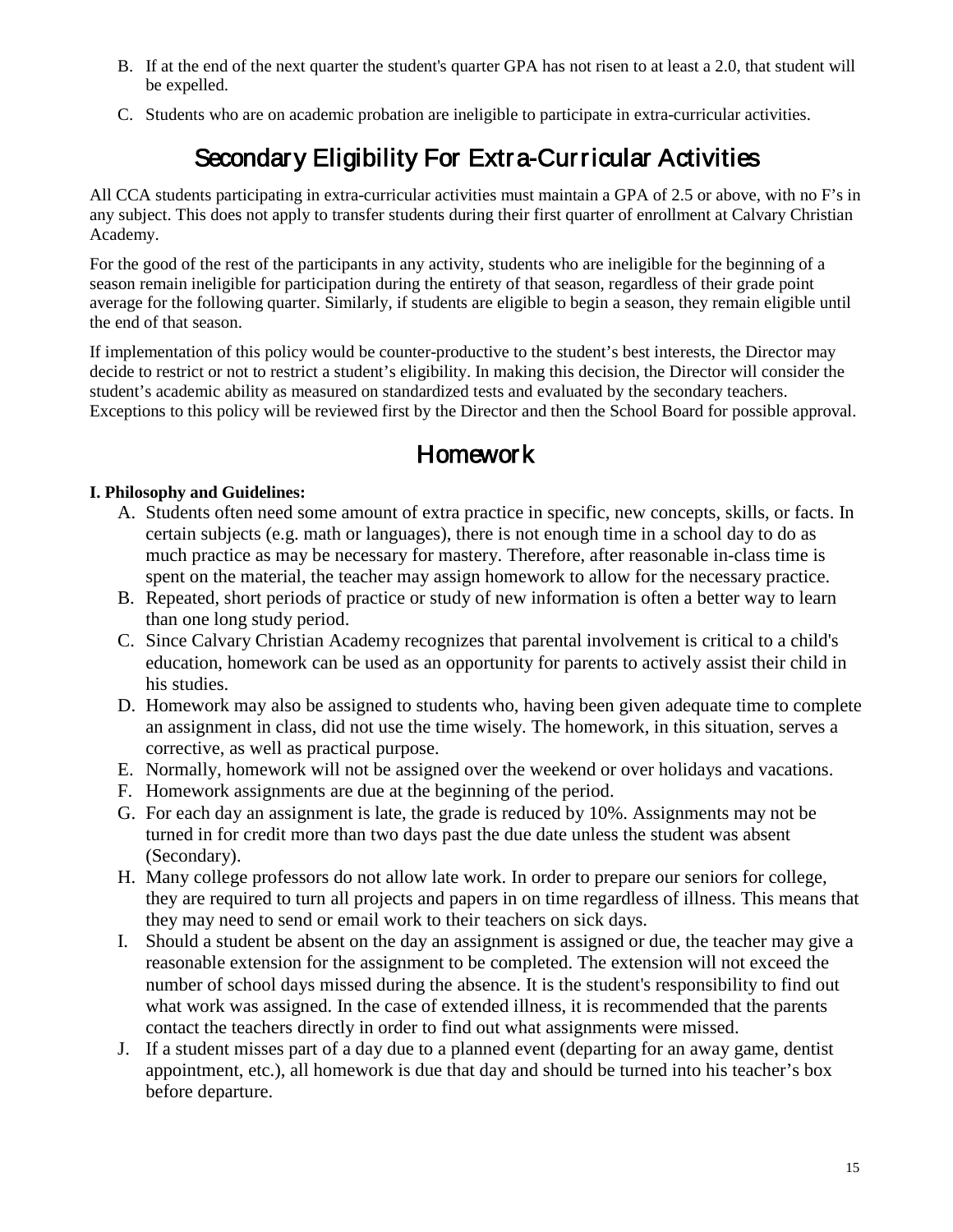### **II. Amount of Homework:**

Since homework, by its nature, takes time at home, it is not to be assigned due to the teacher's poor planning or in place of an assignment that could have been completed in school. The necessity for doing homework will vary from grade to grade and even from student to student. A high school student should expect to spend an average of approximately 1½ to 2 hours of homework per night. This is a guideline rather than required minimum or maximum times.

Notes:

- <sup>−</sup> Students who are new to the school and/or are "catching up" in their studies may need to invest more time as they transition into the school.
- <sup>−</sup> There is no guarantee that a child will get "A's" if he studies for the average amount of time. Parents who want to invest Herculean amounts of time in order to achieve high grades can do their child a disservice.

# High School Awards

<span id="page-15-0"></span>CCA High School maintains a system of formal honors and awards for the following reasons:

- To increase the motivation of all the students by demonstrating the biblical principle that good work and good behavior are rewarded;
- To recognize and show appreciation for those students qualified to be listed on the honor rolls;
- To draw public attention to the academic quality and outstanding behavior of the secondary students at CCA School.

### **I. Honor Rolls**

Students earning placement on one of the honor rolls will be recognized by having their names listed in the school newsletter and posted on the bulletin board. Students who have earned placement on the Summa Cum Laude Honor Roll for all four quarters will be receive a medallion at the end of the year awards ceremony.

*Summa Cum Laude* requires a G.P.A. of 4.0. *Magna Cum Laude* requires a G.P.A. of 3.99 to 3.70. *Cum Laude* requires a G.P.A. of 3.69 to 3.50.

### **II. Awards**

**Faculty Commendation Award**: This award is based on three factors: 1) Exemplary conduct (i.e. loving God and neighbor), 2) Academic achievement, and 3) A positive attitude toward school. Student's nomination must be approved by a unanimous vote of all of his or her teachers. Students earning a faculty commendation award for the year will receive a medallion at the end of the year awards ceremony.

**Valedictorian and Salutatorian**: Each spring, the director and a committee of secondary teachers select the senior class valedictorian and salutatorian. In order to determine the senior who can best represent and articulate the goals and vision of Calvary Christian Academy students, the committee evaluates the seniors based on the following criteria (in order of priority): spiritual testimony, academic performance, extracurricular activities, and honors received. To be eligible to receive either award, a student must have attended CCA for more than two years and have a cumulative grade point average of 3.5 or higher. After ranking by the teachers, the highest scoring student will usually be valedictorian and the next highest will be salutatorian.

**Graduation Honor Cords**: Based on all eight semesters of academic work, graduating seniors may be awarded honor cords to be worn in the commencement ceremony. Students earning a cumulative GPA of 3.7 - 3.89 wear silver cords. Students earning 3.9 or higher wear gold cords.

**Academic Letters:** Students grades 9-12 in good standing will receive an academic letter: for maintaining a 3.7 GPA for two consecutive semesters with no D's or F's in either semester.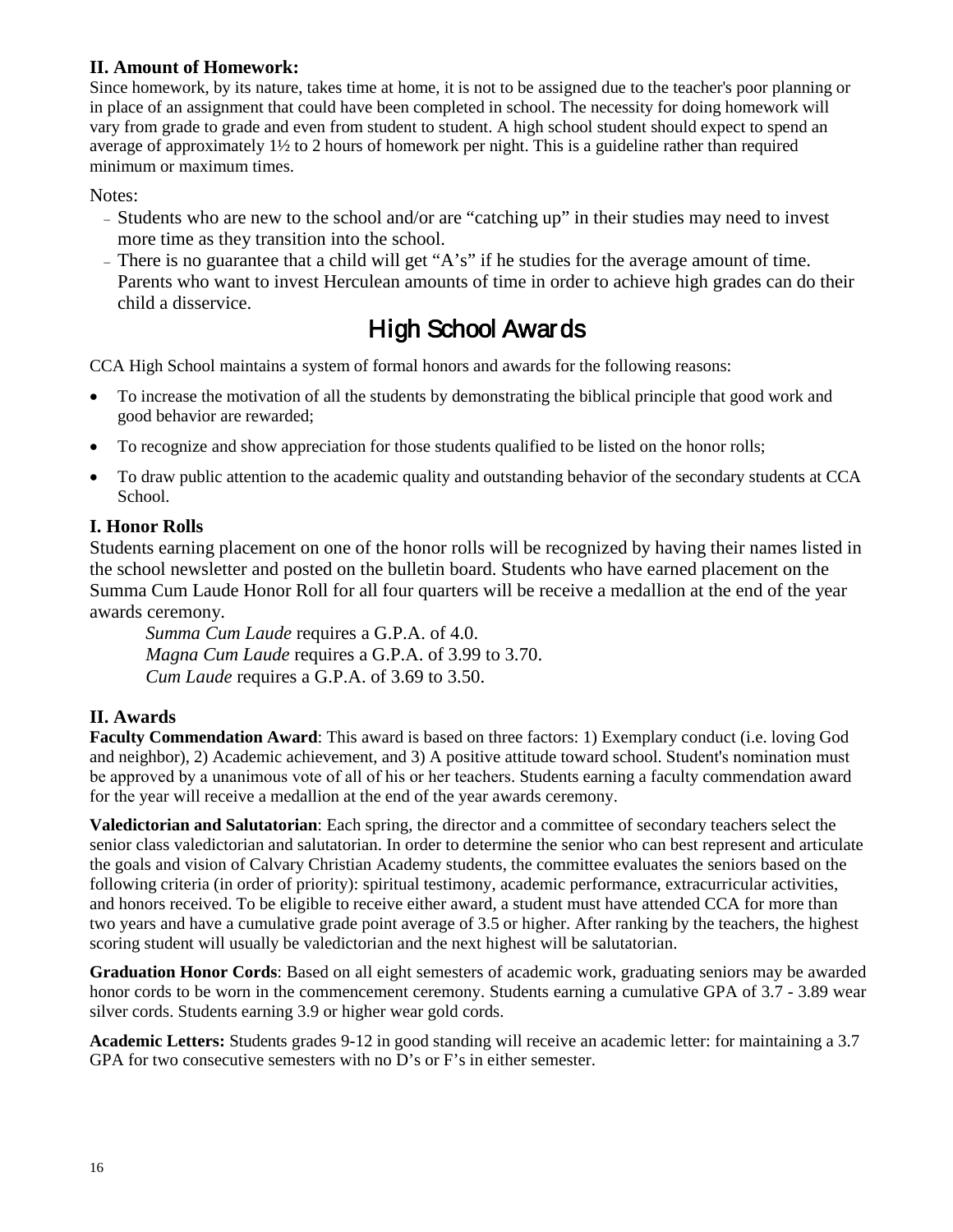# Senior Course Options

<span id="page-16-0"></span>*By the time students reach their senior year in high school, they have usually developed interests in specific areas. Therefore, they will be given the opportunity to pursue those areas through the following senior course options. These options are designed to allow students the opportunity to learn one or two subjects well. As Dorothy Sayers says, "Whatever is mere apparatus may now be allowed to fall into the background, while the trained mind is gradually prepared for specialization in the "subjects" which, when the Trivium is completed, it should be perfectly well equipped to tackle on its own." (from "The Lost Tools of Learning") These options should aid the transition from the completion of the Trivium to the more specialized study that is a part of a college or university education.* 

### **OPTION 1: INDEPENDENT STUDY**

This is a 1-credit option in which a student arranges for instruction in an area of **academic** interest. Students must work a minimum of five hours per week on their independent study. Examples of programs that have been successful in the past include college classes (traditional and online).

### **OPTION 2: INTERNSHIP**

The internship is a ½-credit option intended to provide seniors with the opportunity to study a career. Students must work a minimum of 2 hours per week on their internship. A wide variety of internships may be approved (interning with an elementary or secondary CCA teacher, riding along with police officers, observing at a local vet clinic, etc.). Students are not allowed to be paid for the time they spend as an intern.

### **Procedures for Both Options**

- A. At least two weeks before the beginning of each semester, students must submit a written proposal to the director. Late proposals will not be considered. Proposals must describe the following:
	- a. the main purpose of and goals for the program
	- b. the work that the student will be doing weekly to achieve these goals
	- c. the number of hours per week that the student will be participating in the program
	- d. which CCA staff member will be supervising the program. All independent studies need to have a staff member who has agreed to supervise before the proposal is turned in.
	- e. a description of the final project that will be presented at the end of the semester
- B. Proposals that do not address each area listed above will not be considered.
- C. The proposal may be approved as written, approved with modifications, or denied. Students will receive written notification of the decision.
- D. Students have two days to resubmit proposals that have been modified and/or denied.
- E. By the second day of the semester, seniors must be enrolled in a total of eight credits. If they are not, a course of study will be prescribed for them.

### **Guidelines for Both Options**

- A. Credit will not be granted for work completed before a proposal is approved.
- B. Final Project: Students must submit a paper (6-8 pages for an independent study, 2-3 pages for an internship), which adequately summarizes the work that was completed over the semester. For independent study students enrolled in a class with a cumulative final exam, this exam can take the place of the paper.
- C. Students are required to complete a weekly report and submit these reports to their supervising teacher. The student's final grade will be based largely on the content of these reports and the paper.
- D. Failure to make satisfactory progress in the first semester will disqualify the student from participating in the independent study and/or internship program during the second semester.
- E. Students may only request approval for one semester at a time.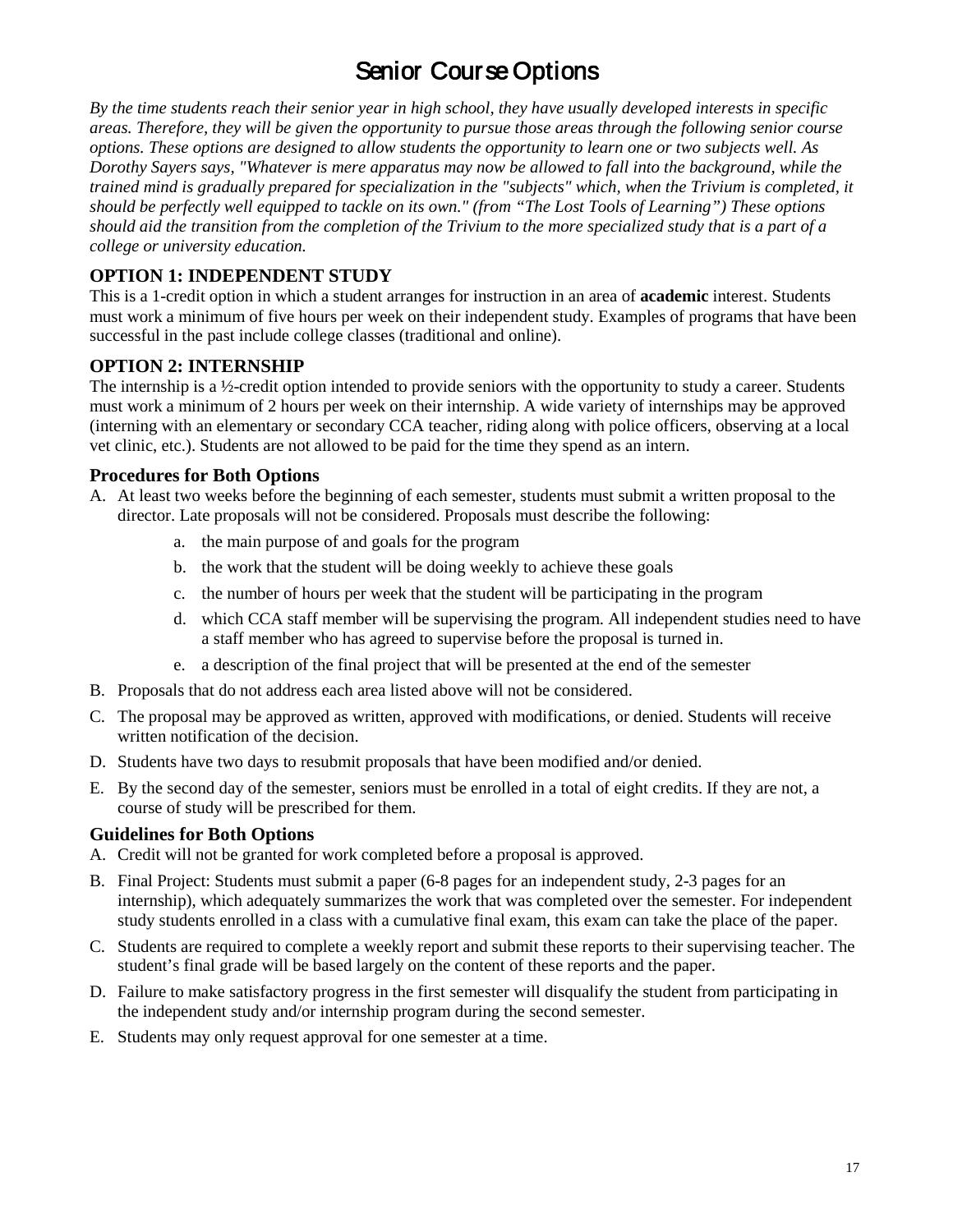# School Rules

<span id="page-17-0"></span>The following list of school rules are those essential policies that we require all our students to be aware of and adhere to.

- A. Students are expected to cooperate with basic Christian standards of behavior and conversation.
- B. There should be no talking back or arguing with teachers or staff. *Prompt and cheerful obedience is expected.* Requests from the teacher should not have to be repeated.
- C. No chewing gum, electrical music devices, electronic games, guns, or knives are allowed on the school grounds. If a cell phone is brought to school, it must be turned into the office when arriving at school and must remain off during school hours. Students are not allowed to take their phones into the classrooms, on field trips, or to community outreach activities. Phones may be picked up as students leave school. BEING CAUGHT WITH A PHONE WILL RESULT IN IMMEDIATE DETENTION.
- D. No medication is allowed on the school grounds. Students requiring acetaminophen or ibuprofen may see the secretary or school nurse if they require it during school hours. Cold or allergy medications may be brought and left with the secretary or school nurse with a note from the parent/guardian specifying dosages. Students should not take any prescription or over-the-counter medication without the knowledge of staff or administration.
- E. Students are expected to be aware of and avoid the off-limits areas of the building or grounds. Students are not allowed in classrooms without a teacher present. During recess, students need to remain within clear sight of a duty teacher.
- F. Students are expected to treat all of the school's materials or facilities with respect and care. This includes all textbooks distributed to the students. (Students will be charged for lost or damaged textbooks);
- G. Be prepared and on time for class.
- H. Always tell the truth.
- I. No public displays of affection (holding hands, etc.) between students of the opposite sex. When boys and girls sit next to each other, there must be visible space between them. This applies at school (on school property) and all school-sponsored functions (regardless of location).
- J. Students are expected to work and play in a manner that is not hurtful to others and to be courteous to others at all times.

# Internet/Social Media Guidelines

Social networking (online via computer or phone) is a popular means of social interaction in today's culture. CCA advises parents to use caution and to be diligent when deciding at what age and to what extent they allow their children to access these networks. There are significant risks associated with all forms of social media, so we assume you will be monitoring your own children's use of it.

Students are NOT permitted to be online while at school, unless under direct, teacher supervision, and then ONLY for purposes related to a class. This includes the time before and after school and during breaks.

The Calvary Christian Academy administration is responsible to protect the school and to develop guidelines for the use of social networking by school employees, especially as it may pertain to students. We do not prohibit faculty and student interaction on social media since it can have many positive aspects. However, we have established guidelines for our staff regarding such interactions. These are outlined in the Staff Handbook and include the following:

- A. Employees are not to initiate friend requests to students.
- B. Employees may accept friend requests from high school students, but not from students in lower grades.
- C. Employees are not to initiate or facilitate any private or isolated types of communication with students that might be interpreted as unprofessional.

Again, parents are encouraged to maintain good communication with their children who regularly use social media.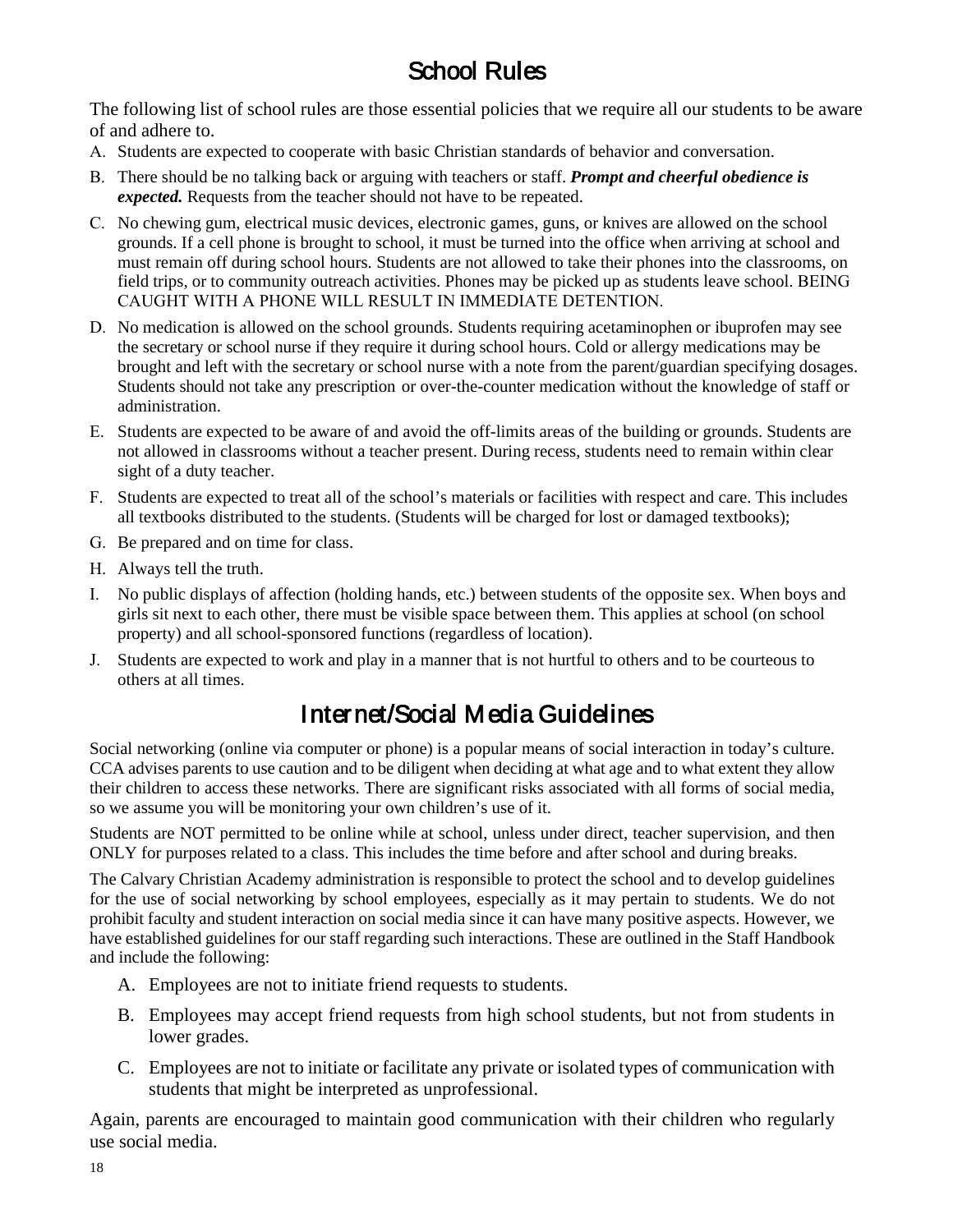# **Student Etiquette**

<span id="page-18-0"></span>*"Do nothing out of selfish ambition or vain conceit, but in humility consider others better than yourselves. Each of you should look not only to your own interests, but also to the interests of others." Phil. 2:3-4* 

There are numerous ways that students are encouraged and expected to show kindness to one another, and to their teachers, during their hours at Calvary Christian Academy. Periodically, students will receive teaching and reminders about these expectations. It is our hope that these actions will become part of the daily fabric at CCA.

First, we want to train our young men to show consideration and respect for the ladies in the school. *("Husbands, in the same way, be considerate as you live with your wives, and treat them with respect as the weaker partner and as heirs with you of the gracious gift of life, so that nothing will hinder your prayers." I Peter 3:7*). As some applications of this truth, we want the young men to:

- A. Open doors for all ladies whether parents, teachers, or students. Always allow the ladies to exit the room (or the vehicle) first.
- B. In the hallways, men are chivalrous and defer to the ladies by giving them space and avoid running into them.

Second, we want to train our young ladies to accept the sacrifice of the young men with humility and thankfulness.

Third, we want to train our students to show proper respect to their teachers and administrators. *("Submit yourselves for the Lord's sake to every authority instituted among men; whether to the king, as the supreme authority, or to governors, who are sent by him to punish those who do wrong and to commend those who do right." I Peter 2:13*)

- A. Students should address their teachers by Mr., Miss, or Mrs.
- B. Students should respond by saying "yes" or "no", not "yeah" or "ugh". ("Sir" and "Ma'am" are always welcome.)

Fourth, at CCA the secondary students cannot avoid being an example to the younger students. We want them to be a good example. In the hallways, secondary students are to be considerate and defer to the elementary students.

Finally, CCA students are encouraged to make a special effort to welcome visitors and newcomers to CCA.

- A. Greet parents who visit during school assemblies. Make sure that the ladies have a place to sit.
- B. Make a special effort to welcome students who are new to CCA. The Student Council will also take pains to make sure this is done adequately.

Conclusion: We would like CCA to be a place where visitors sense a difference, specifically, the aroma of Christian love. *("But thanks be to God, who always leads us in triumphal procession in Christ and though us spreads everywhere the fragrance of the knowledge of him. For, we are to God the aroma of Christ among those who are being saved and those who are perishing. To the one we are the smell of death, to the other, the fragrance of life." II Corinthians 2:14-15*)

### Secondary Lunch

<span id="page-18-1"></span>ON CAMPUS: Students may not eat in any area other than the cafeteria, unless given permission to do so by the appropriate teacher.

OFF CAMPUS: If time within the lunch schedule permits, 12th grade students may leave campus for lunch, with parent permission, provided they have a 3.0 GPA and no demerits for the week. Leaving campus is a privilege, which may be revoked if necessary.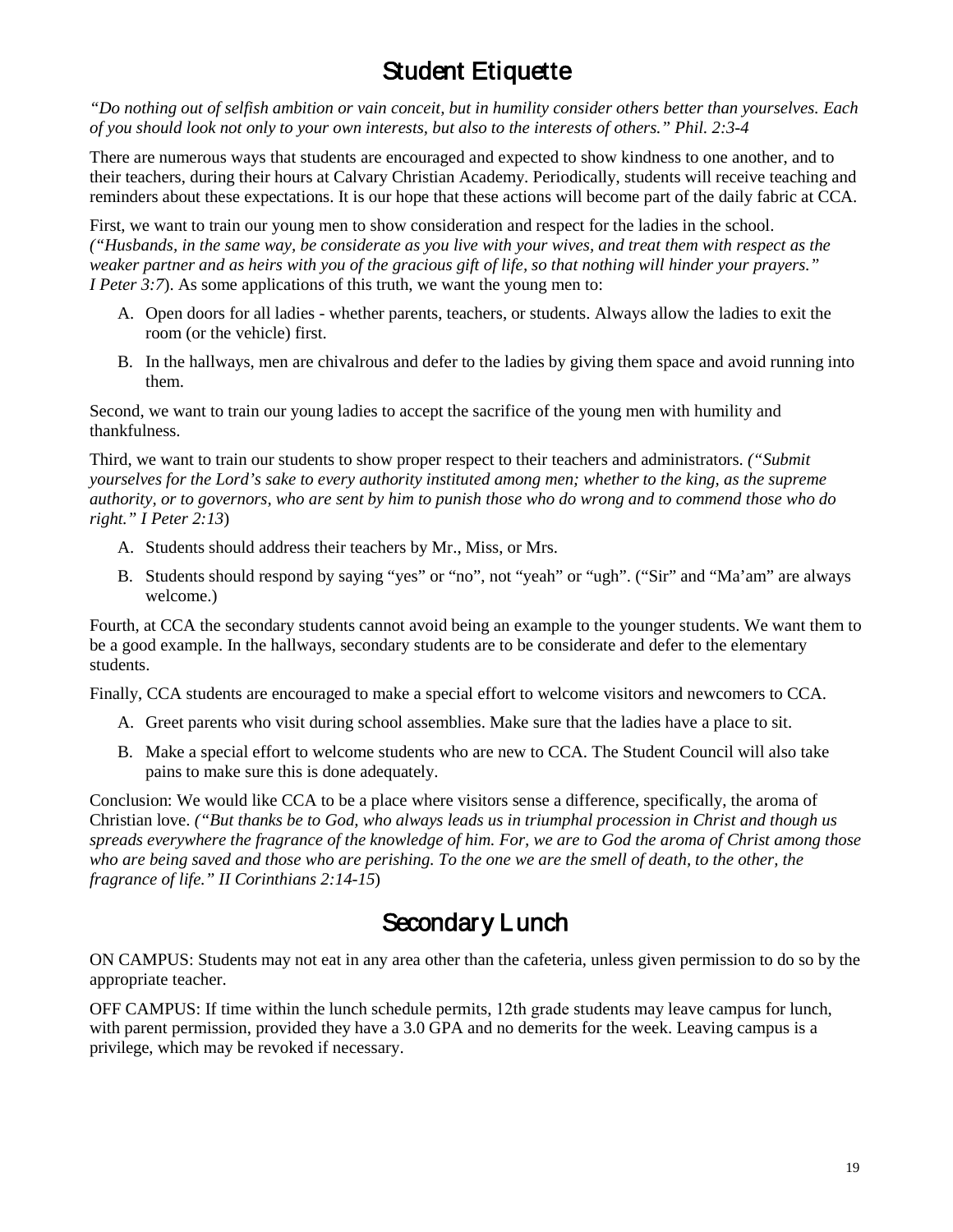# Secondary Off-Campus/ Driving Policy

<span id="page-19-0"></span>If a high-school student with a driver's license needs to leave school during school hours for any reason (i.e. doctors appointment), a parent or guardian must give CCA written permission to release the student. A copy of the student's driver's license must be on file in the office.

Students are not allowed to drive other students (other than siblings) off campus, even with parent permission.

<span id="page-19-1"></span>Students are not allowed to pick up or sign other students out, even with parent permission.

# Discipline Policy

The kind and amount of discipline will be determined by the teachers, and if necessary, the director. The discipline will be administered in the light of the student's problem and attitude. All discipline will be based on biblical principles, e.g. restitution, apologies (public and private), swift/painful punishment, restoration of fellowship, no lingering attitudes, etc. The vast majority of discipline problems are to be dealt with at the classroom level. Love and forgiveness will be an integral part of the discipline of a student.

**Office Visits**: There are five basic behaviors that will automatically necessitate discipline from the director (and not from the teacher). Those behaviors are:

- A. **Blatant Disrespect** shown to a staff member. The staff member is the judge of whether or not disrespect has been shown.
- B. **Dishonesty** in any situation while at school, including lying, cheating, and stealing.
- C. **Rebellion**, i.e. outright disobedience in response to instructions.
- D. **Fighting**, i.e. striking in anger with the intention to harm the other student.
- E. **Obscene**, **vulgar, or profane language**, as well as taking the name of the Lord in vain.

As a result of an office visit, the director will determine the nature of the discipline for the infraction in question. The director may require restitution, janitorial work, parental attendance during the school day with their child, detention, or any other measures consistent with biblical guidelines which may be appropriate.

If for any of the above or other reasons, a student receives discipline from the director, the following accounting will be observed within the school year:

- A. The first two times a student is sent to the director for discipline the student's parents will be contacted afterward and given the details of the visit. The director will make a note of each occasion when the parents are contacted after an office visit, and enter that record in the student's file. The parents' assistance and support in averting further problems will be sought.
- B. The third office visit will be followed by a meeting with the student's parents, director, and superintendent.
- C. Should the student require a fourth office visit, a two-day suspension will be imposed on the student followed by a meeting with the student (if appropriate), his parents and the director. During the period of suspension:
	- − Any assignments given to the student *prior* to the suspension that are due during the student's absence must be turned in immediately upon his return, with the appropriate deduction for lateness.
	- − For any assignments, tests, etc. completed *in class* during the student's absence, the student will be required to complete them within two days of returning, with appropriate deductions for lateness. All other *due dates* for assignments will still apply for the student (i.e. no extra time will be given).
- D. If a fifth office visit is required, the student will be expelled from the school.

**Serious Misconduct**: If a student commits an act with such serious consequences that the director deems it necessary, the office-visit process may be by-passed and suspension imposed immediately.

- A. Examples of such serious misconduct could include, but not be limited to: acts endangering the lives of other students or staff members, gross violence, vandalism of school property, violations of civil law, or drug abuse. Students may also be subject to school discipline for serious misconduct, even if it occurs after school hours or off school property.
- B. If the director desires to pursue expulsion, he will meet with the board to inform them, receive their counsel, and ask the board to make a final decision. The fact that the board was involved in the process does not preclude the family's right to appeal the decision to the board.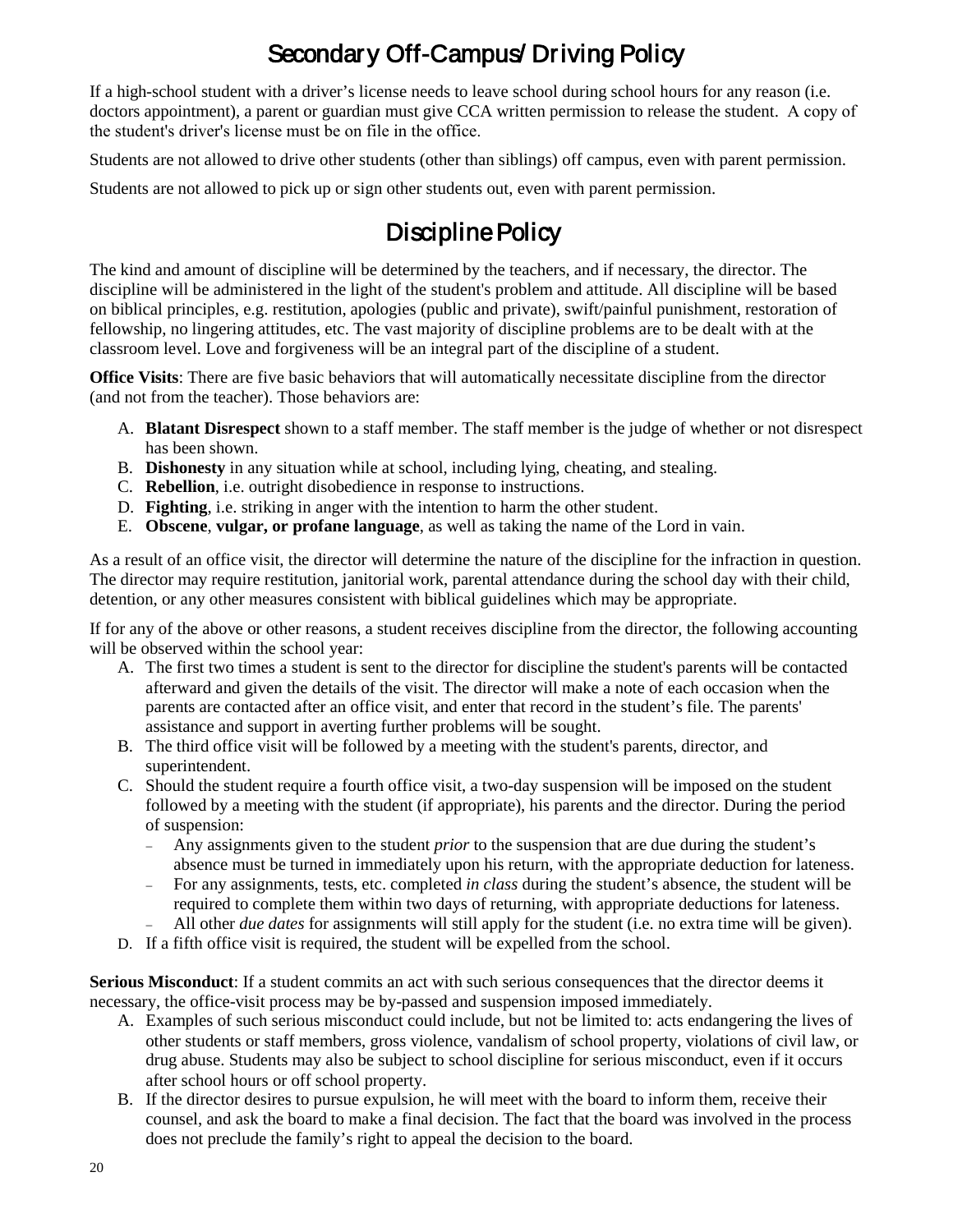**School Culture**: If in the judgment of the director, a student's continued enrollment is a significant negative influence on the other students, he has the right to expel the student for that reason, and apart from the process of office visits.

- A. Examples of such behavior would include, but not be limited to, student romances, disobedience to parents, love of worldliness, a surly attitude, and any other ongoing attitudes reflecting a clear disregard of scriptural standards.
- B. If the director exercises this option, he will meet with the parents, and the board. The board will make a final decision. He will then meet with the student's parents to inform them of the board's decision. The parents will then have the option to withdraw their student to prevent expulsion, but if they exercise this option, they will have forfeited their right to appeal to the board. If they decline to withdraw their child and their child is expelled, then the family retains their right to appeal the decision to the board.

**Re-admittance**: At the discretion of the appropriate director, in consultation with the board, a student may be refused re-enrollment. Such refusal to re-enroll is not considered a direct disciplinary act.

Refusal to re-enroll is not the equivalent of suspension or expulsion.

**Re-enrollment**: Should a student who was expelled, or who withdrew to prevent expulsion, desire to be readmitted to Calvary Christian Academy at a later date, the director, in consultation with the board, will make a decision based on the student's attitude and circumstances at the time of re-application. If the application is declined, the parents have the right to appeal the decision to the board.

# Detention Policy

### <span id="page-20-0"></span>I. **Purpose**

- A. Fostering positive work habits, personal responsibility, and respectful relationships in students
- B. Providing an avenue of communication among teachers and administrators regarding student performance and behavior
- C. Providing an avenue of communication with parents/guardians regarding student performance and behavior

### II. **Operation**

- A. School staff may issue demerits (through the online grading system) to students for various infractions as determined and amended by the staff.
- B. On Fridays, a designated staff member will tally the demerits for the current week (Monday through Friday).
- C. Parents/guardians will be immediately notified if their child must serve detention during the following week.
- D. Detention will be served during lunch recesses totaling sixty minutes and will consist of helping to clean the cafeteria, etc.
- E. Accumulation of 3 demerits during the week or 10 demerits during the nine-weeks will require the student to serve detention.
- F. Upon completion of detention, students will begin each week with a clean slate.

### III. **Details**

A. Infractions and demerits

Demerits are given beginning in first grade. All teachers and staff have the authority to give demerits to students.

- 1. Tardiness (1) demerit
- 2. Late assignment (1) demerit
- 3. Not having the assigned school supplies at the beginning of class (1) demerit
- 4. Failure to follow the dress code (1) demerit
- 5. Handbook violations (such as gum, cell phone, etc.) (1) demerit
- 6. Failure to follow directions (1) demerit
- 7. Cheating/copying (3) demerits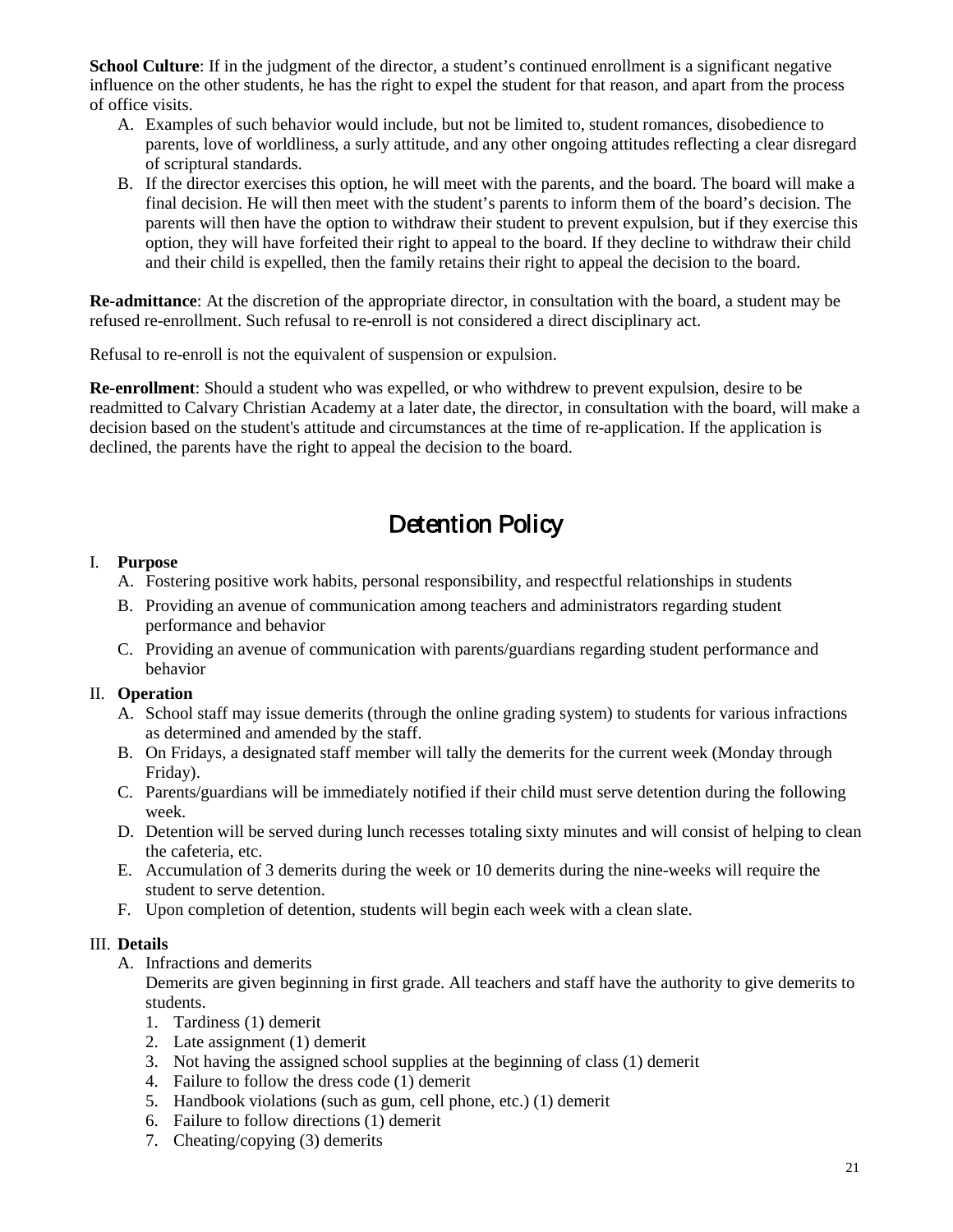- 8. Lying (3) demerits
- 9. Disobedience (3) demerits
- 10. Blatant Disrespect (3) demerits

Three (3) detentions in a nine-week period will result in an in-school suspension.

### IV. **In-School Suspension Guidelines**

- A. If a third in-school suspension is required, the student will be expelled.
- B. During the in-school suspension, students will be required to do the assigned school work for the day. All assignments must be turned in on time.

# Uniform Policy

<span id="page-21-0"></span>Our development of a uniform policy is driven by a desire to create and promote an environment of learning where dress is not a distraction to the educational process. The motivation for the policy has grown out of the following principles:

- A. Our goal is to honor God in all we do, acknowledging the Lordship of Jesus Christ in our choices.
- B. All human actions, including outward manifestations such as clothing, reveal and communicate the disposition of the heart at some level. It is our desire to address these heart issues in one uniform policy rather than seeking to anticipate and curb the numerous manifestations of it that surface throughout the year with a looser dress code.
- C. Clothing represents the vocational calling of a person, and inherent in the uniform policy is a desire to create an environment where undue attention is not drawn to specific students. The neat appearance created by a uniform enhances a ready-to-learn atmosphere.
- D. Uniforms help engender a cohesive presentation of the students in our school. When our students are in uniform it communicates, aesthetically, that they are part of the same team, working toward the same goals. The student is part of a group identity that strives for excellence, and the code establishes a tradition toward that end.
- E. The uniform code should save parents money. The uniform code de-emphasizes the social impact of dress and helps focus the students on character and academic issues.
- F. The uniform code addresses security. On field trips, students in uniform aid the teachers in keeping track of everyone. On the playground or in the school, teachers and staff can clearly identify students from outsiders.

High-school students are expected to be in uniform while on campus when specified by the administration. The administration is responsible for the interpretation of the policy, and the enforcement of the policy is the responsibility of parents, administration, faculty, and staff.

*Notes: We want to allow parents to be good stewards of their finances and to "shop around" for deals on school uniforms. In order to accommodate this, students may wear clothing from different suppliers that conform to the CCA uniform requirements. School patches are available at the CCA front office.*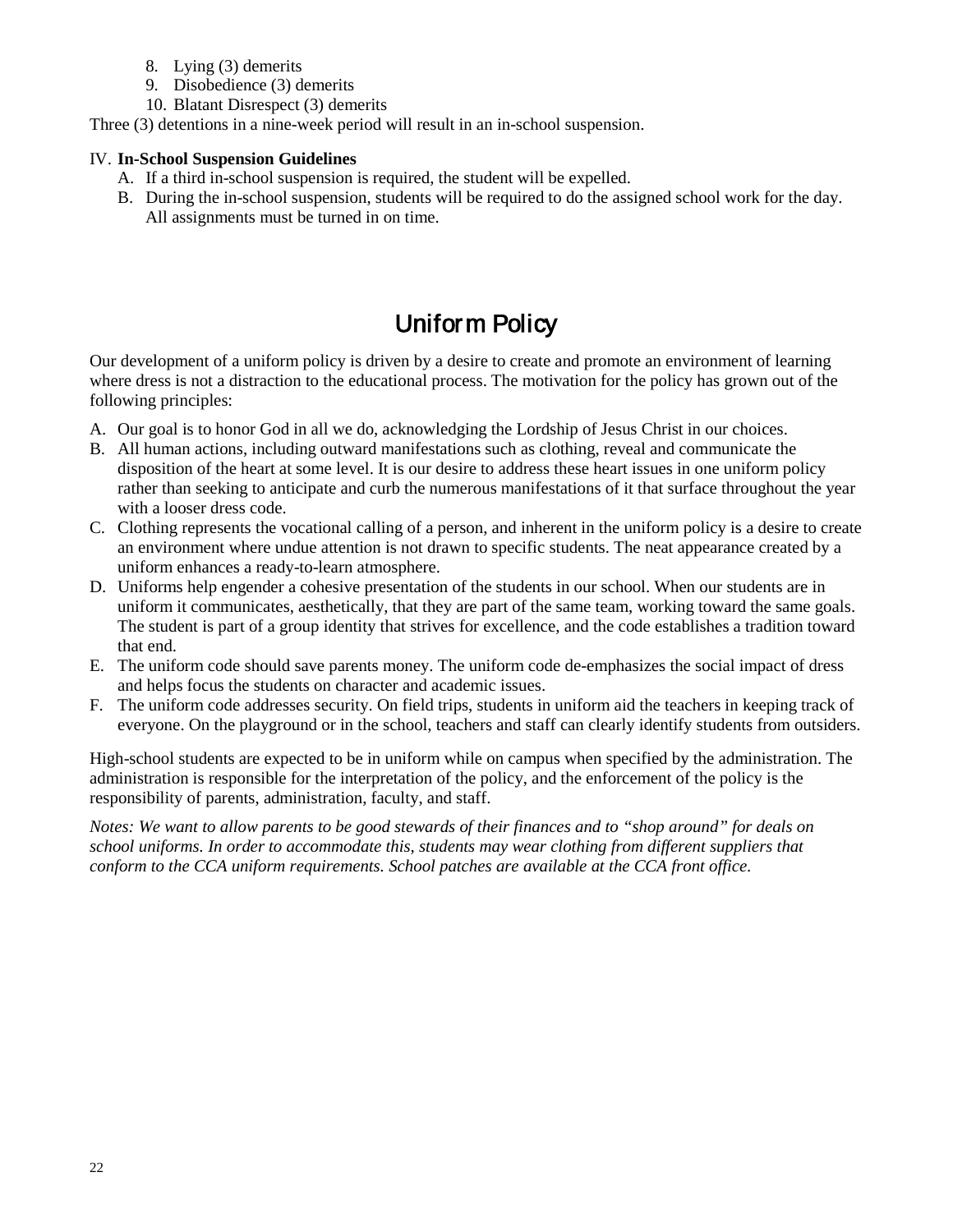# High School Dress Code

All high school students must follow the school dress code.

### **Clothing Requirements:**

- Denim (approved styles) and/or school spirit, Christian T-Shirts, or solid-colored polo-style shirts (only small logos) may be worn instead of the school uniform (see exception below.)
- High school students may also choose to wear dress-casual attire with the following requirements: Girls' dresses and skirts must not be form fitting or shorter than knee length. Sweaters or jackets must be worn over bare shoulders. **Any non-uniform dress is subject to administrative discretion.**

**Exception: School uniforms must be worn for the entire school day on the date of school pictures and on days when certain functions that take place at school or outside of school, i.e. awards ceremonies, field trips, and Kiwanis student of the month luncheon. (School administration will notify students in advance when wearing school uniform is required.)**

- Uniform shirts must be a plain red or navy polo-style shirt (long or short sleeve) with the CCA logo patch sewn to the upper left chest area. Long-sleeved shirts and undershirts may be worn underneath the regular uniform shirt, but if showing must be the same color as the polo shirt.
- Christian t-shirts must be neat and have a clear Christian message. They may not be obviously hand drawn. Putting a patch on a regular shirt is not acceptable.
- Shirts can be worn either tucked in or not, but they must hang no further than the hip if left out.
- Boys may wear navy or khaki pants or shorts.
- Girls may wear navy or khaki pants, Capri pants, shorts, skirts, skorts, or jumpers.
- Clothing must be clean and in good condition (i.e. no holes/tears).
- All clothing must fit appropriately. Boys may not wear baggy pants. Girls may not wear tight or formfitting clothing.
- Students must bring appropriate shoes for PE class.
- Students may not wear hats inside the building.
- Jackets or sweaters worn in the classroom must be solid (with emblems or logos no larger than the school patch). Also acceptable are CCA athletics warm-up jackets, CCA letter jackets, or CCA sweatshirts, which may be purchased through the school. Putting a school patch on any other type of jacket is not acceptable.
- When worn with uniforms, tights and socks that are visible must be solid navy, red, white or black.

### **Hair:**

- Hair for both boys and girls should be a natural-looking color and kept out of the face and eyes.
- Boys should wear their hair short, above the collar (i.e. no pony-tails, mohawks, dreadlocks, etc.)
- If unshaven, boy's facial hair must be neat and well groomed.

**Jewelry** (according to the school's discretion):

- Girls may wear modest jewelry.
- Girls may wear one pierced-earring per earlobe.
- Body piercing jewelry may not be worn by boys or girls.
- Boys may not wear any earrings.

#### **Make-Up** (according to the parents' and school's discretion):

- Girls may wear *only*:
- Mascara
- Light foundation
- Light lip gloss
- Make up may only be worn with the parents' permission.

### **Other Points**:

- No visible tattoos are allowed (temporary or permanent).
- Be clean: recently washed, hair clean and combed.
- Students may not change clothes before, during, or after school hours, except for PE class, CCA athletics practice, or for special school functions as required by school administration or staff.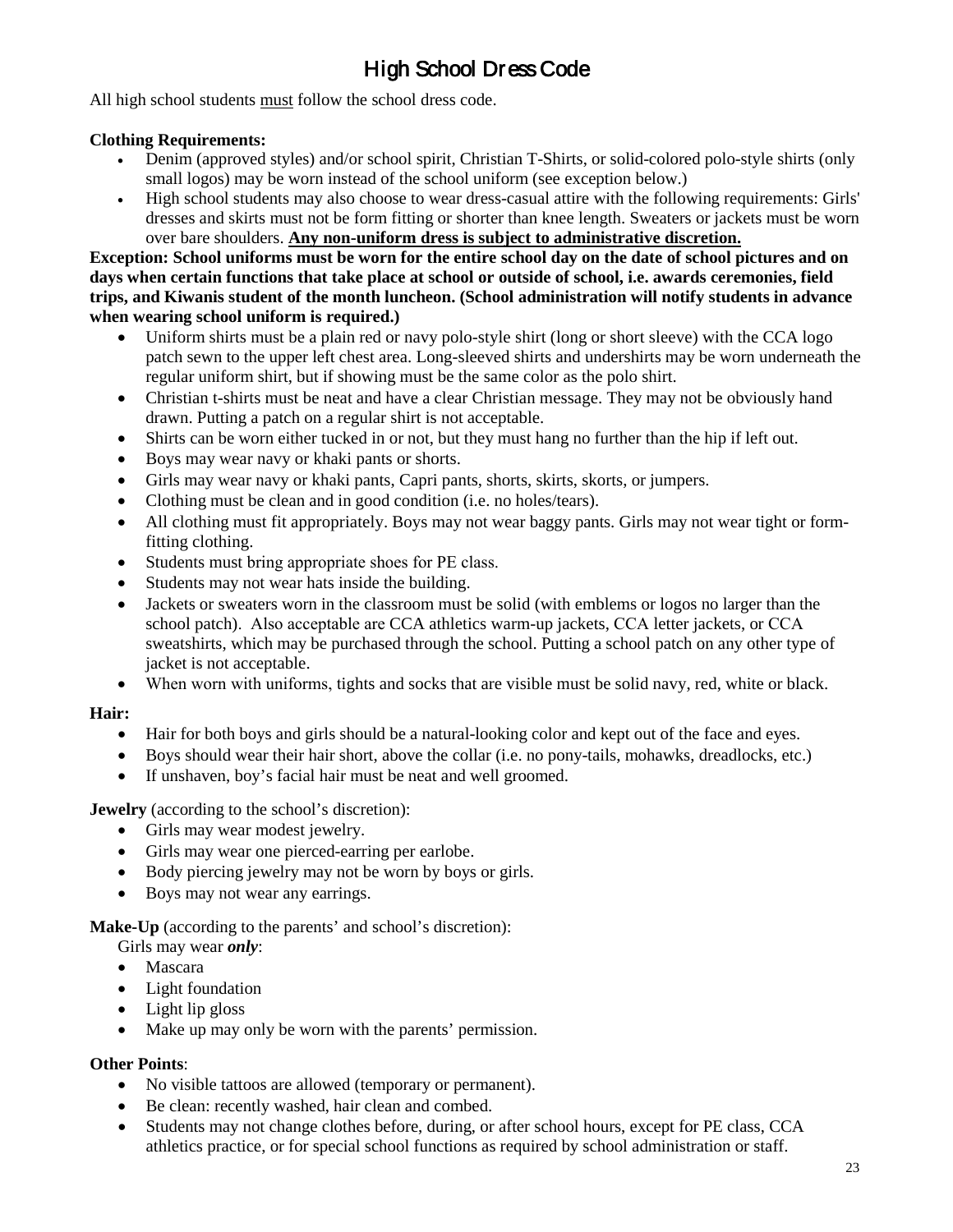# Attendance Guidelines

<span id="page-23-0"></span>A student enrolled in Calvary Christian Academy is expected to be present and on time to school every day school is in session.

Attendance records for students are kept by the individual classroom teachers and reported on the student's report card each quarter.

Definitions:

- A. *Full-day absence*: a day in which a student is absent from school for 3½ hours or more
- B. *Half-day absence*: a day in which a student is absent from school between 2 and 3½ hours
- C. *Tardies*: any time a student is not present by the beginning of assembly.

Attendance Guidelines:

- A. A student may have up to 9 planned or unplanned absences during a semester. The family will be notified after the 3rd, 5th, and 7th absences. Absences after the 9th will only be excused by a doctor's note or death in the in the family. All others will be unexcused. After the third unexcused absence, the student will be referred to the JPPO office for intervention. After the Fifth unexcused absence, the student will not receive credit for the semester. In the event that absences, excused or unexcused, exceeds 15 for the semester, the student may or may not receive credit for that semester, at the discretion of the director and board.
- B. Appeals for a waiver from this policy must be presented in writing to the director.
- C. Perfect attendance awards will only be given to students who have not missed any classes. They must be present all day, every day to qualify for this award.

Tardy Guidelines:

- A. Morning Assembly is treated like any other subject. Therefore, attendance procedures apply as they do for any class. *Please be respectful, and have your child at school in time to participate in assembly*.
- B. All tardies are reported on the quarterly report card.
- C. All unexcused tardies will result in a demerit.
- D. Excused tardies are at the discretion of the teacher and/or director and could include: car trouble, road conditions/ construction delays, family emergencies, etc.
- E. After three unexcused tardies, the student's family will meet with the director to discuss intervention strategies.
- F. Five unexcused tardies will be counted as one unexcused absence.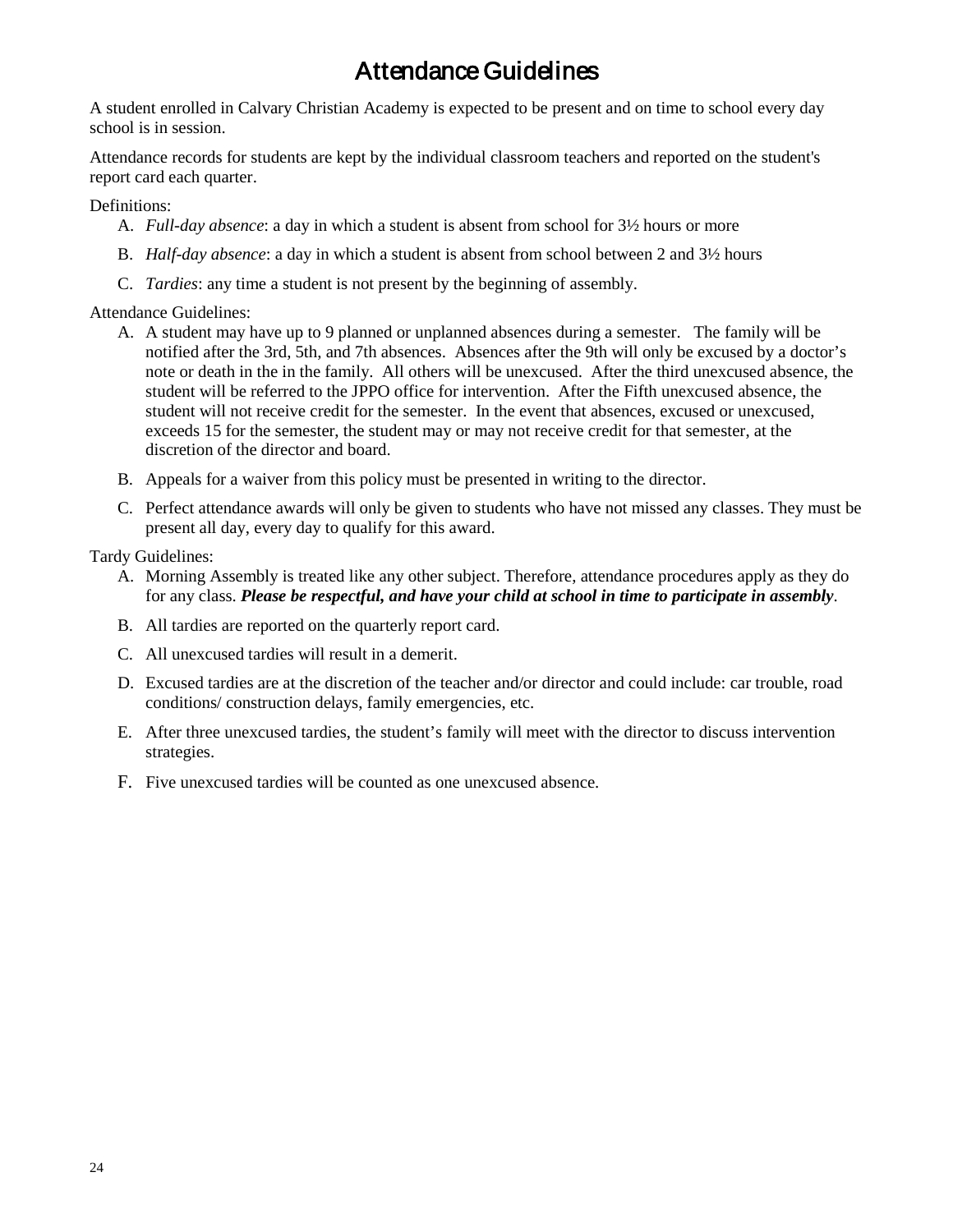# Grievance Policy

<span id="page-24-0"></span>These guidelines are to be followed whenever there is a dispute or grievance concerning any aspect of Calvary Christian Academy's operations, between any two parties connected in a direct way to the school. This includes students, parents, staff, volunteers, administration, and Board.

#### *General Guidelines:*

- A. It is understood that if any disputes arise which are not covered by this policy, the board will decide what procedures to follow based on a parity of reasoning from those procedures established by this policy.
- B. It is also understood that, especially during the attempted resolution of concerns, the principles of Matthew 18 and James 3 will be followed.

Students/parents to teachers:

- A. All concerns about the classroom must first be presented to the teacher by the parents, or if the student is mature enough, by the student himself. If the student presents the concern, a respectful demeanor is required at all times.
- B. If the problem is not resolved, the parents or student may bring the concern to the appropriate administrator. If the student brings the concern, he must have permission from his parents to do so.
- C. If the problem is still not resolved, the parents should appeal the decision to the Board President.
- D. If there is no resolution, they should request a closed meeting with the Calvary Christian Academy Board.

Parents/patrons to administrator:

- A. If parents or patrons have a grievance or dispute about the general operation of the school (apart from the operation of the classrooms), they should bring their concerns to the appropriate director.
- B. If the situation is not resolved, they should present their concerns to the Board President.
- C. If there is no resolution, they should request a closed meeting with the Calvary Christian Academy Board.
- D. This procedure applies to board members who are acting in their capacity as parents/patrons, and not as representatives of the Board.

Volunteers to Staff/Administration:

- A. If any volunteer has a concern about the volunteer work, he will present that concern to the staff member responsible for his oversight (teacher, director, etc.).
- B. If the situation is not resolved, they should present their concerns to the Board President.
- C. If the problem is still not resolved, the volunteer may request a closed meeting with the board.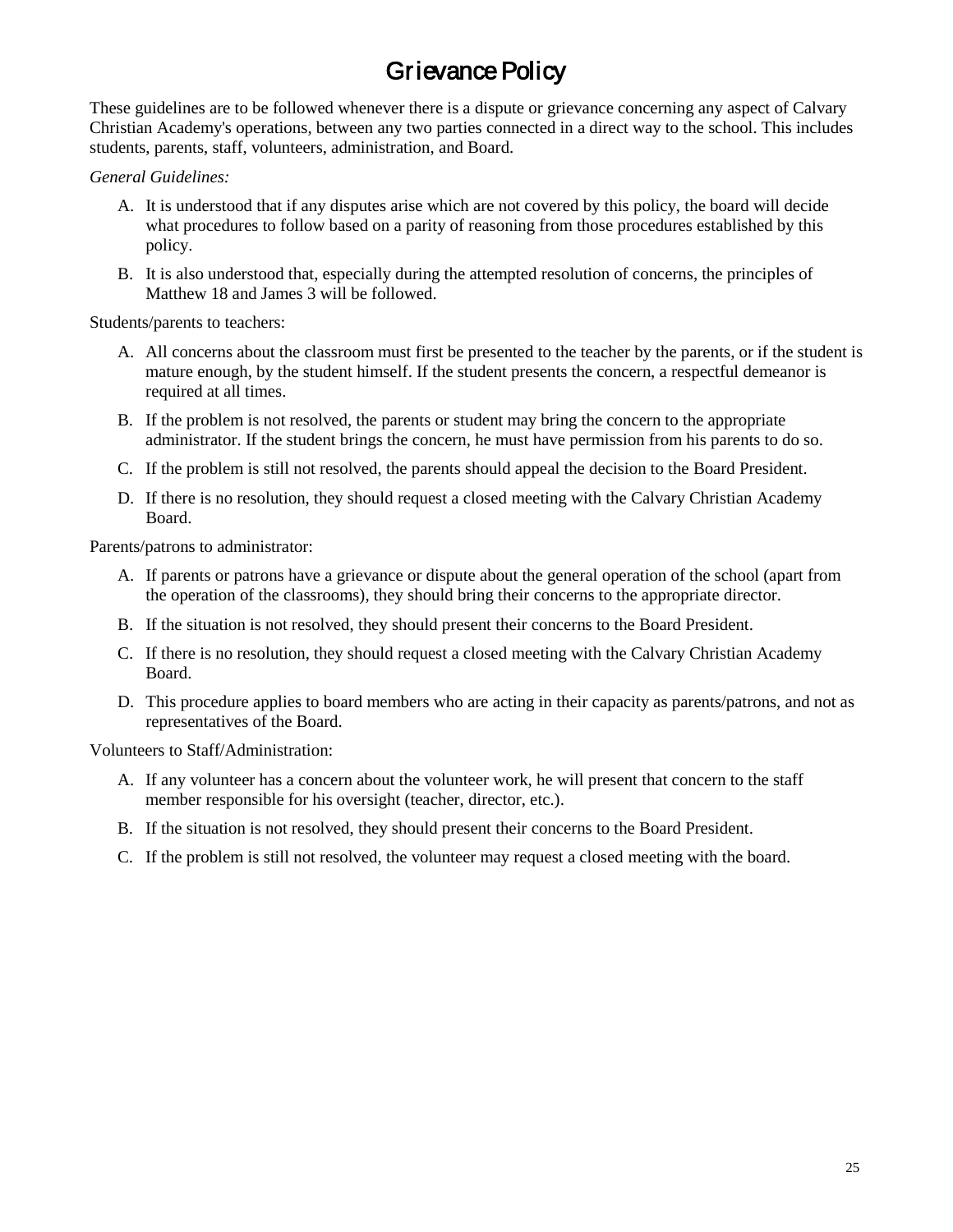# Extra Curricular Activities

### <span id="page-25-0"></span>GENERAL PHILOSOPHY

Calvary Christian Academy seeks to provide an extra-curricular activities program in order to supplement the academic program of CCA. Calvary Christian Academy recognizes that God has gifted students in a variety of ways, including abilities in athletics, drama, music, academic study, and in other areas. We seek to provide an opportunity for these students to develop and use their God-given ability.

We believe that participation in extra-curricular activities provides a good opportunity to encourage Christian students to mature in their faith and obedience to the Lord Jesus Christ.

We believe that an extra-curricular activities program enhances the atmosphere of the CCA student body, providing students and parents with an opportunity to express positive school spirit.

We also recognize that extra-curricular activities provide an opportunity to make the programs established at Calvary Christian Academy known to the broader community of Silver City and Grant County.

#### **Conformance to Calvary Christian Academy Philosophy**

All extra-curricular activities must conform to established CCA philosophy and standards, excepting those activities under SWCAA Cooperative Programs wherein Calvary Christian Academy does not have unilateral authority (Calvary Christian Academy board policy 10.2).

#### **Relationship to Academics**

Extracurricular activities will not take priority over the academic program at Calvary Christian Academy  $(10.2.1)$ .

### Athletic Program

<span id="page-25-1"></span>The purpose of our athletic program is to complement, not compete, with our academic program. We reject as a false dichotomy the idea that the academic must either serve athletics or vice versa. Our goals and vision statement state the educational mission of our school, and we seek to use both academics and athletics as instruments to help us accomplish those goals.

Our athletic and physical education activities are considered an important component of our classical and Christian curriculum. We recognize that the training of the body has been part of the classical approach to education from the very beginning. Further, our understanding of the Christian worldview does not permit us artificially to limit a course of training to the mind only. Our goal has always been to educate our students in all aspects of life, with the Scriptures at the center of all things as the point of integration. We have the same standard for our athletic program and physical education classes, and see this point of integration as particularly important.

### **Boys Athletics- Vision Statement**

We affirm that God created us male and female from the beginning. We further affirm that the inherent differences between men and women touch every aspect of our lives. Therefore, we desire to cultivate biblical masculinity through our boys' athletic program. We aim for our young men to behave in such a way as to proclaim their masculinity to a fallen world - that is, to learn and practice godly leadership and reject all forms of male abdication. We aim for the boys to put others before themselves and not seek after personal gain or glory; balancing the behavior of a gentleman with the art of intense competition. We desire our young men to act humbly on the court, on the field, and on the track. We aim for them to consciously prepare themselves, through athletic rigor, for becoming men of God in their future vocations. We desire the young men to model godly masculinity to the younger boys and to be living temples of Christ at home and away. Finally, we desire our young men to glorify God through their abilities and attitudes, and to further glorify Him through their relationships with other teammates, coaches, and spectators.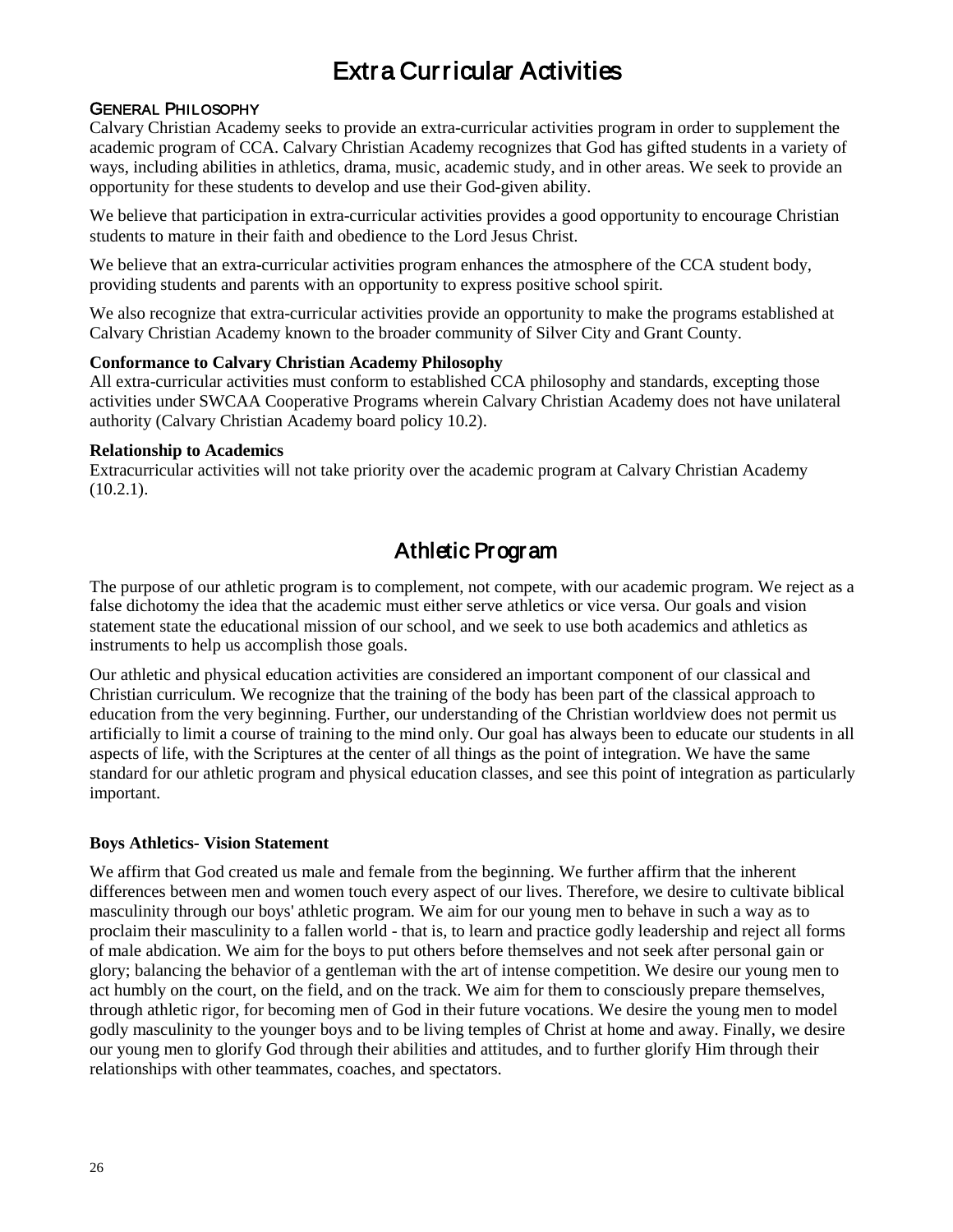#### **Girls Athletics- Vision Statement**

We affirm that God created us male and female from the beginning. We further affirm that the inherent differences between men and women touch every aspect of our lives. Therefore, we desire to cultivate biblical femininity through our girls' athletic program. We aim for our young ladies to behave in such a way as to proclaim their femininity to a fallen world -that they reject that which requires them to become masculine. We aim for the girls to learn the difference between feminine strength and masculine strength, balancing a gentle and quiet spirit with the spirit to compete. We desire our young ladies to be modest on the court, on the track, and in the locker rooms. We aim for them to consciously prepare themselves, through athletic rigor, for becoming better servants of Christ. We desire the young ladies to model godly femininity to the younger girls and to be living testimonies of the gospel at home and away. Finally, we desire our girls to glorify God through their abilities and attitudes, and to further glorify Him through their relationships with other teammates, coaches, and spectators.

#### **Participation and Sacrifice**

We want to instill in our athletes an attitude of sacrifice on and off the field of competition. This is exemplified in phrases such as: "My life for yours;" "Death, burial, and resurrection;" Take up your cross and follow me;" "Greater love has no one than this, that he lay down his life for his friends."

Contrary to this, we want our athletes to diminish the importance of the following when compared to their concern for their teammates: "How many points did I score?" "How much better am I than others on the team?" "How much playing time did I get? I may quit if I don't get enough." "Do I get to play the role that I want on the team?" "Am I having fun?" "Does this warm-up music pump me up?" "Do I look cool?" Sacrifice may mean:

- − not playing as much as you wanted.
- − playing in the back row when you think you are a better hitter than the one up in front.
- − setting a good pick for a teammate or passing the ball away from yourself to the open man.
- − running the third leg of the 4X400 when you just finished running the mile.
- − It always means loving your teammates more than yourself and giving yourself up for them.

#### **Activities and Membership**

Extracurricular Activities Policy: Provided there is sufficient student interest, Calvary Christian Academy will seek to offer the following programs as part of the activities program (10.2):

Southwest Christian Athletics Association Activities: Cross Country, Track, Basketball, Volleyball, and Soccer

### **Membership**

Calvary Christian Academy is a full member of the Southwest Christian Athletics Association Activities.

### OBJECTIVES AND GUIDELINES FOR PARTICIPATION

#### **General**

Calvary Christian Academy participates in four levels in the fourth through twelfth grades: (1) Upper Elementary  $(4<sup>th</sup> – 6<sup>th</sup> Grade, (2) Junior High, (3) Junior Varsity, and (4) Varsity. Each of these levels has specific$ objectives and purposes to maintain clear performance of the school's primary goals and objectives. (Please see Goals and Philosophy of Calvary Christian Academy and Philosophy of Extra-curricular Activities).

#### **Junior Varsity**

The objectives of junior varsity athletics are to reinforce basic skills, to develop advanced athletic skills, and to encourage maturity in Christian character, at an increased competitive level. Junior varsity athletics is more competitive and requires greater skill than junior-high athletics. At this level each athlete will experience a more intense, organized level of play. Each athlete will play regularly (although not necessarily in every game). The amount will be determined by the players' skill, work ethic, and attitude as viewed by the coach.

#### **Varsity**

The objective of the varsity level is to exhibit impeccable sportsmanship and excellent athletic skill. Varsity athletics is highly competitive and advanced. At this level the athlete will be scrutinized more thoroughly in his character, ability, attitudes, and skills. He will compete before many witnesses, including the Lord. The most qualified athletes will be on the varsity team. Playing time will be at the discretion of the varsity coach.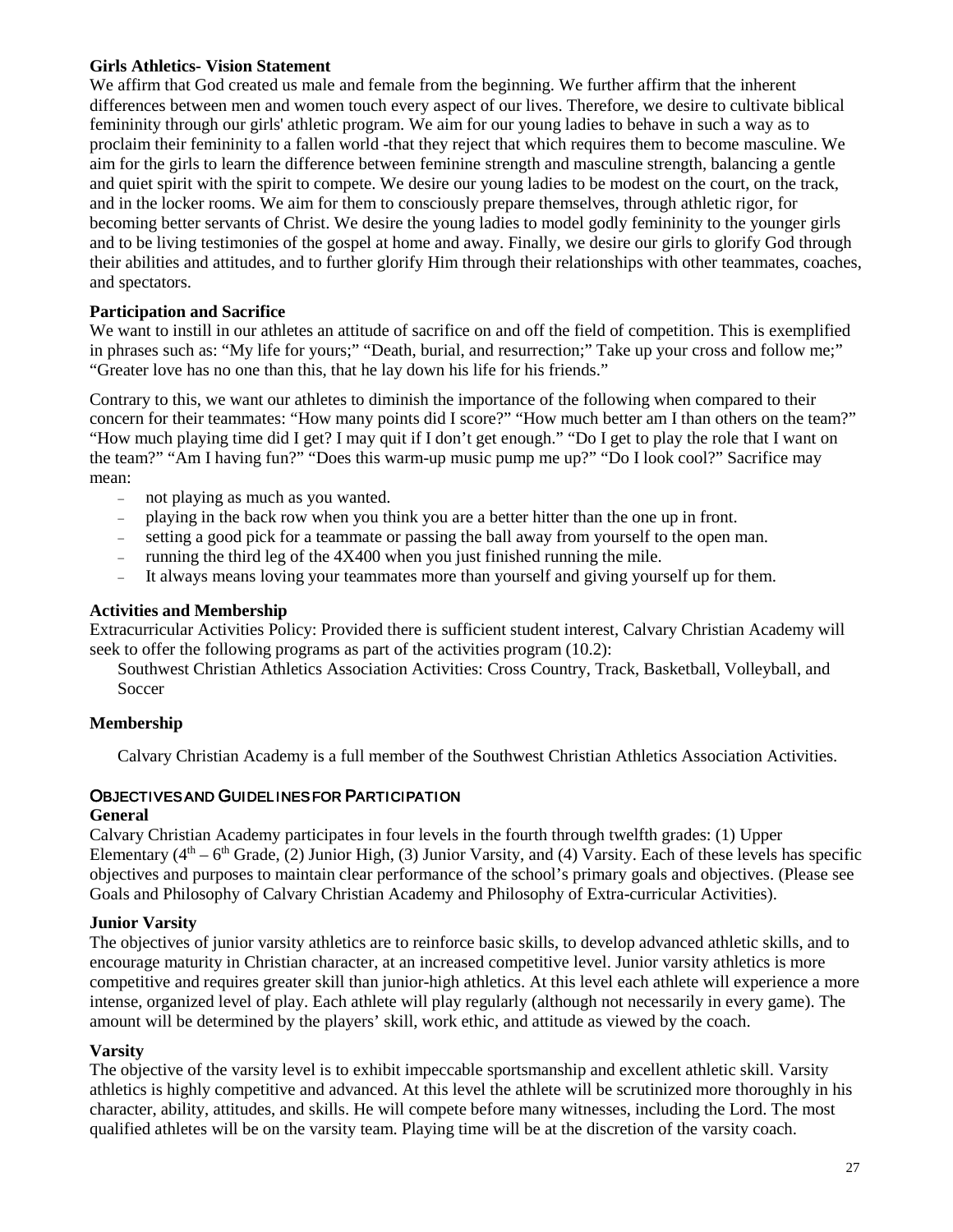### **Seniors**

Seniors participating in athletics will generally not be allowed to play at the junior varsity level. If sufficient numbers of athletes turn out for the junior varsity and varsity teams, seniors should be placed on the varsity roster if they can make the team. Most of the playing time on the junior varsity level is reserved for younger players. Early in the season, coaches are encouraged to meet individually with seniors who will receive limited playing time and tell them how much playing time they can expect. Coaches should ask the athletes to consider whether they are willing to cheerfully accept their role on the team and if they are willing to seek to make a positive contribution to the team.

### **Practices and Events**

A student who is absent from school more than one-half day may not participate in extra-curricular activities that day, either in practice or in games, unless permission to do so is given by the director.

Coaches, directors, and players are representing the name of Christ during all public events. Therefore, compliance with the following guidelines will be expected from all participants.

- − Comments by coaches, directors, and participants should be uplifting, positive, encouraging statements.
- − Verbal abuse of athletes or referees is forbidden. The activities director will determine whether or not such abuse has occurred.
- − Actions of coaches, directors, and athletes should set a positive, encouraging example for spectators.
- − Conduct judged to be improper by the coach, administrator, or activities director may result in immediate removal from the activity, as well as further disciplinary action.

### **Athletes and Physicals**

All CCA athletes must provide proof having passed a physical examination within the last 12 months.

### **Discipline**

All policies for student behavior adopted by the Calvary Christian Academy Board apply to extra-curricular events. The following policies are included: academic probation (10.1), and discipline (10.4). The same consequences for disobeying the discipline standard of the school will apply toward misbehavior during extracurricular activities.

When discipline is necessary, the coach may administer any of the following options:

- 1. Suspension from part or all of practice(s).
- 2. Suspension from one or more events.
- 3. Suspension from the team with approval of the activities director.

Parents will be notified of all major disciplinary actions. The coach is responsible to notify the activities director of any discipline. The coach should then notify the parents (after he has notified the director).

### **ELIGIBILITY**

All CCA students participating in extra-curricular activities must maintain a GPA of 2.5 or above with no F's (CCA board policy 10.2.4). For the good of the rest of the participants in any activity, students who are ineligible for the beginning of a season remain ineligible for participation during the entirety of that season, regardless of the grade point average for the following quarter. Similarly, if students are eligible to begin a season, they remain eligible until the end of that season (10.2.6).

### AWARDS

### **Letters**

High-school athletes may receive cloth letters for meeting the requirements outlined below. Athletes not eligible for letters (i.e. junior varsity athletes and those not meeting the specified requirements) will receive a certificate of participation.

- − The athlete must finish the season as part of the team to be eligible for a letter and be enrolled as a fulltime student at the time of the presentation. (An injured athlete is still part of the team.)
- − An athlete enrolling late in the season must participate in at least fifty-percent of the season in order to be eligible for a letter.
- − The athlete must attend ninety-percent of the practices.
- − If injured, the quarter requirements will be pro-rated. The injured athlete must attend all competitions.
- The athlete's attitude and work ethic must conform to the expectations of the coaching staff.

Athletes who have already received one letter will receive a certificate of participation.

28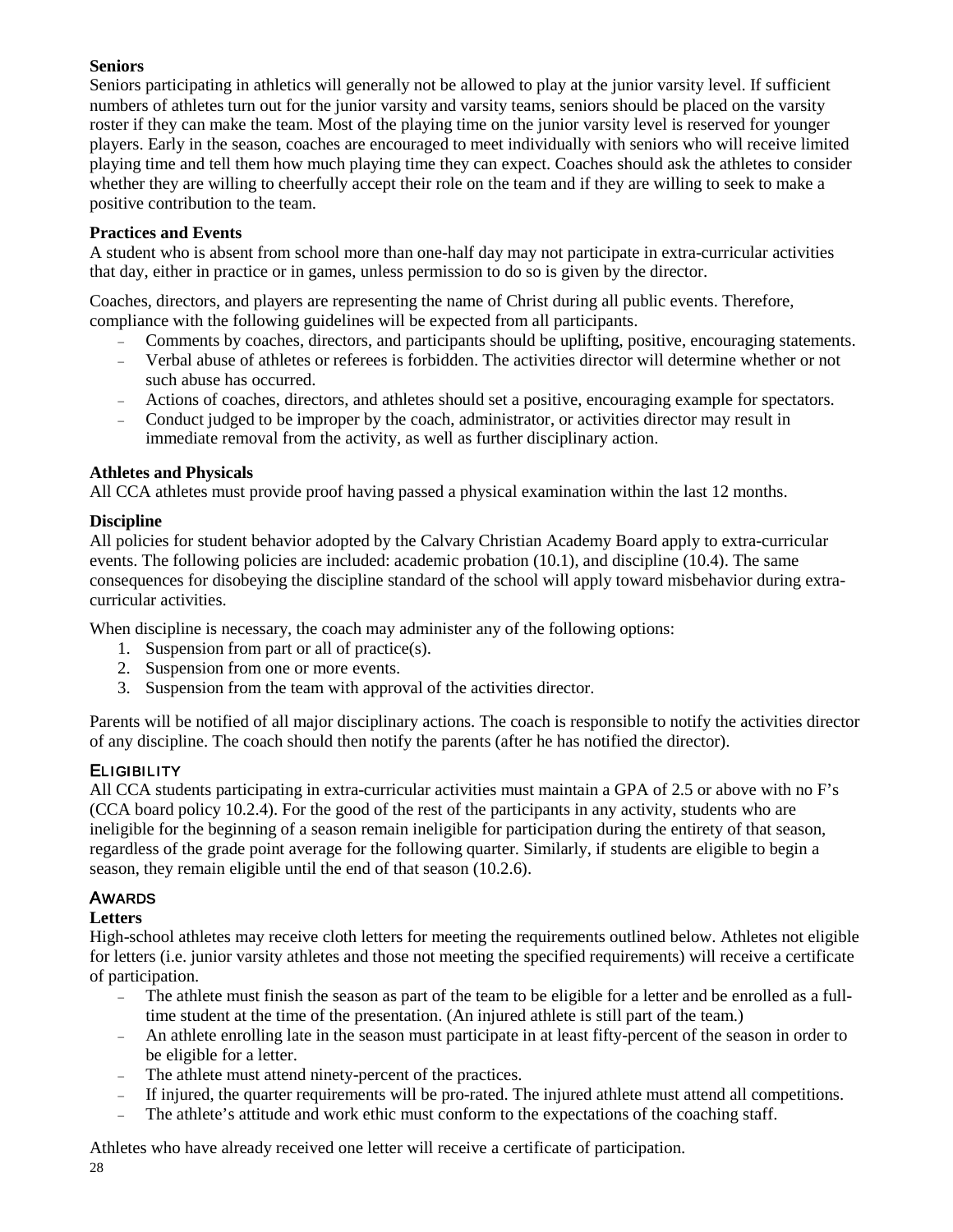### **Specific sport requirements for earning a letter:**

#### Cross-country:

The athlete must participate in all of the meets in the varsity division (they may miss only one meet for the season).

### Track

.

The athlete must participate in all of the meets in the varsity division (they may miss only one meet for the season) and earn an average of at least four points per scheduled scoring meet.

### **Other Awards**

These are general guidelines for recognition beyond a letter award. Coaches have some discretion in making decisions on whether or not to present individual awards. Individual awards should be given when participating athletes have earned them. If a team doesn't have anyone who qualifies for the award, no award should be given.

- − If the team has a Team Captain, then he should be recognized. Team captains will receive a "Captain" pin for their letter.
- − Coaches may award Most Valuable Player, Most Improved Player, and/or a Defender Award if they so choose.
- − A Defender Award may be given to the player who best exemplifies the ideals of the Christian athlete.
- − The Most Valuable Player should exhibit good athletic ability, use his talent in a team effort, and show leadership in helping the team grow in confidence.
- <span id="page-28-0"></span>− The Most Improved Player should show consistent improvement in skill, knowledge, and appreciation of the sport.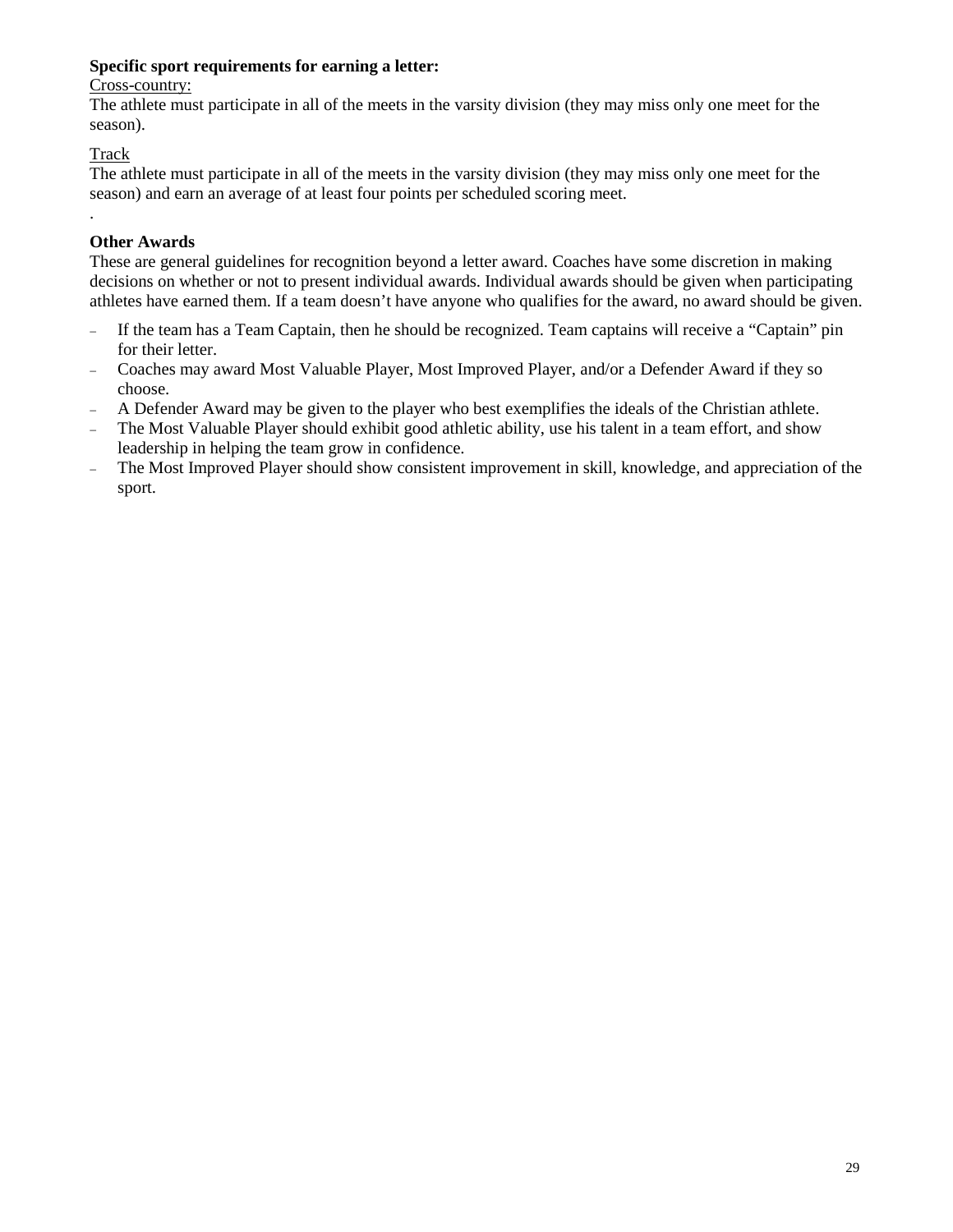# NMAA Member-School Sports and Activities Rules

According to a 2017 NMAA ruling, Calvary Christian Academy students are allowed to participate in extracurricular sports or activities at an NMAA member school within the student's own public school district.

If a CCA student wishes to participate in a sport or activity, the student must have written permission from the student's parent or legal guardian. The student must also receive proper written permission from CCA administration, as well as from the NMAA member-school principal, athletic director, coach, or faculty member in charge of the particular extracurricular activity. The NMAA member-school activity must be one that is not available at Calvary Christian Academy. For example, if CCA has a junior varsity basketball team, students will not be allowed to join the junior varsity basketball team at an NMAA member school.

CCA students participating in NMAA member-school sports will be required to meet CCA sports eligibility standards.

CCA students will not be permitted to join an NMAA member-school sport or activity in which they would be required to miss school for regularly scheduled practices, etc. which take place during the CCA scheduled school day.

CCA students who miss school for an NMAA member-school game or event will receive an excused absence. Students who miss school for a practice will receive an unexcused absence.

CCA students who choose to join an NMAA sport or activity will be responsible for paying all fees related to the sport or activity.

CCA students who choose to join an NMAA sport activity will be responsible for their own transportation to and from all activities related to the sport activity. Students may not be picked up from CCA by anyone whose name is not listed in their personal records in the CCA office.

CCA students will not receive high school credit or a CCA letter for participating in an NMAA member-school sport or activity.

In accordance with the dress code in the CCA High School Handbook, students will not be allowed to wear clothing from the NMAA member-school sport or activity to school. This includes team jerseys, jackets, or tee shirts.

All rules in the CCA handbook regarding extracurricular activities apply to all students who participate in NMAA member-school extracurricular activities. All students who attend Calvary Christian Academy are representatives of our school, whether participating in CCA sports, events, or activities, or participating in NMAA member-school sports or activities. Therefore, CCA students participating in NMAA member-school activities will demonstrate exemplary conduct and adhere to all CCA and NMAA rules.